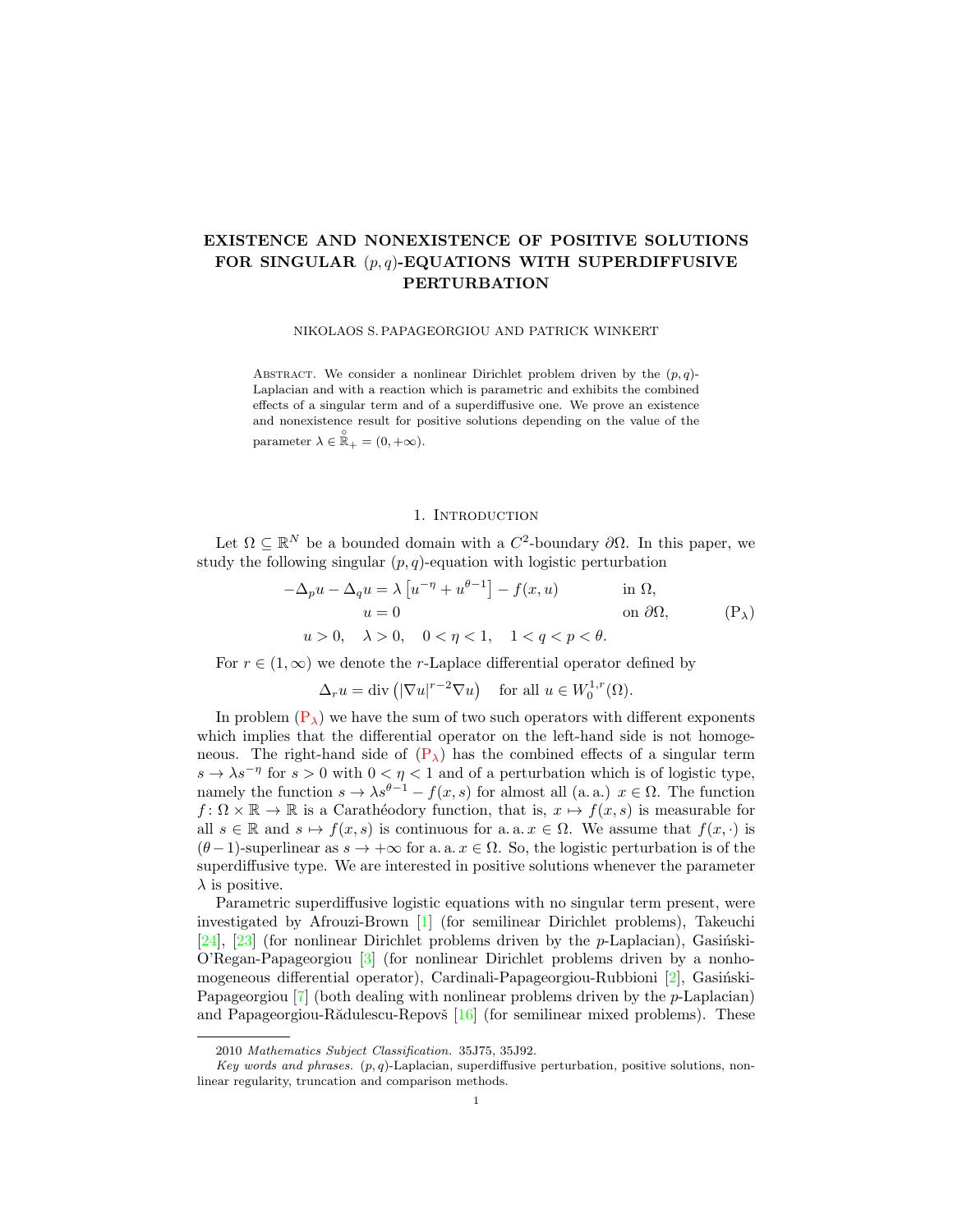works reveal that the superdiffusive logistic equations exhbit a kind of "bifurcation" for large values of the parameter  $\lambda > 0$ . More precisely, there is a critical parameter value  $\lambda_* > 0$  such that the problem has at least two positive solutions for all  $\lambda > \lambda_*$ , the problem has at least one positive solution for  $\lambda = \lambda_*$  and there are no positive solutions for  $\lambda \in (0, \lambda_*)$ . This is in contrast to subdiffusive and equidiffusive logistic equations for which we do not have multiplicity of positive solutions, see Papageorgiou-Winkert [\[19\]](#page-15-7).

When we introduce a singular term in the reaction, the geometry of the problem changes since  $u = 0$  is no longer a local minimizer of the energy functional and so we cannot have a multiplicity result. In addition, the singular term generates an energy functional which is not  $C^1$  and so we have difficulties in using the results of critical point theory. Therefore, we need to find a way to bypass the singular term and deal with a  $C<sup>1</sup>$ -functional to which we can apply the results of the critical point theory. Nonlinear singular problems but with a different kind of perturbation were studied recently by Papageorgiou-Winkert [\[20\]](#page-15-8) (equations driven by the p-Laplacian) and by Papageorgiou-Rădulescu-Repovš  $[15]$  (equations driven by a nonhomogeneous differential operator).

The main result of our work here establishes the existence of a critical parameter  $\lambda_*$  such that

- problem  $(P_{\lambda})$  $(P_{\lambda})$  has at least one positive smooth solution for all  $\lambda > \lambda_*$ ;
- problem  $(P_{\lambda})$  $(P_{\lambda})$  has no positive solutions for all  $\lambda < \lambda_*$ .

Finally we mention that equations driven by the sum of two differential operators of different nature (such as  $(p, q)$ -equations) arise in many mathematical models of physical processes. We refer to the survey papers of Marano-Mosconi [\[12\]](#page-15-10) and Rădulescu [\[22\]](#page-15-11).

#### 2. Preliminaries and Hypotheses

<span id="page-1-0"></span>In this section we present some preliminaries which are needed in the sequel and also the hypotheses on the data of problem  $(P_{\lambda})$  $(P_{\lambda})$ .

For every  $1 \leq r < \infty$  we consider the usual Lebesgue spaces  $L^r(\Omega)$  and  $L^r(\Omega;\mathbb{R}^N)$ equipped with the norm  $\lVert \cdot \rVert_r$ . When  $1 < r < \infty$  we denote by  $W^{1,r}(\Omega)$  and  $W^{1,r}_0(\Omega)$ the corresponding Sobolev spaces equipped with the norms  $\|\cdot\|_{1,r}$  and  $\|\cdot\|_{1,r,0}$ , respectively. Because of the Poincaré inequality we can equip the space  $W_0^{1,r}(\Omega)$ with the following norm

$$
||u|| = ||\nabla u||_r \quad \text{for all } u \in W_0^{1,r}(\Omega),
$$

The Banach space

$$
C_0^1(\overline{\Omega}) = \left\{ u \in C^1(\overline{\Omega}) : u \middle|_{\partial \Omega} = 0 \right\}
$$

is an ordered Banach space with positive cone

$$
C_0^1(\overline{\Omega})_+ = \left\{ u \in C_0^1(\overline{\Omega}) : u(x) \ge 0 \text{ for all } x \in \overline{\Omega} \right\}.
$$

This cone has a nonempty interior given by

$$
\operatorname{int}\left(C_0^1(\overline{\Omega})_+\right) = \left\{ u \in C_0^1(\overline{\Omega})_+ : u(x) > 0 \text{ for all } x \in \Omega, \frac{\partial u}{\partial n}(x) < 0 \text{ for all } x \in \partial\Omega \right\},\
$$

where  $n(\cdot)$  stands for the outward unit normal on  $\partial\Omega$ .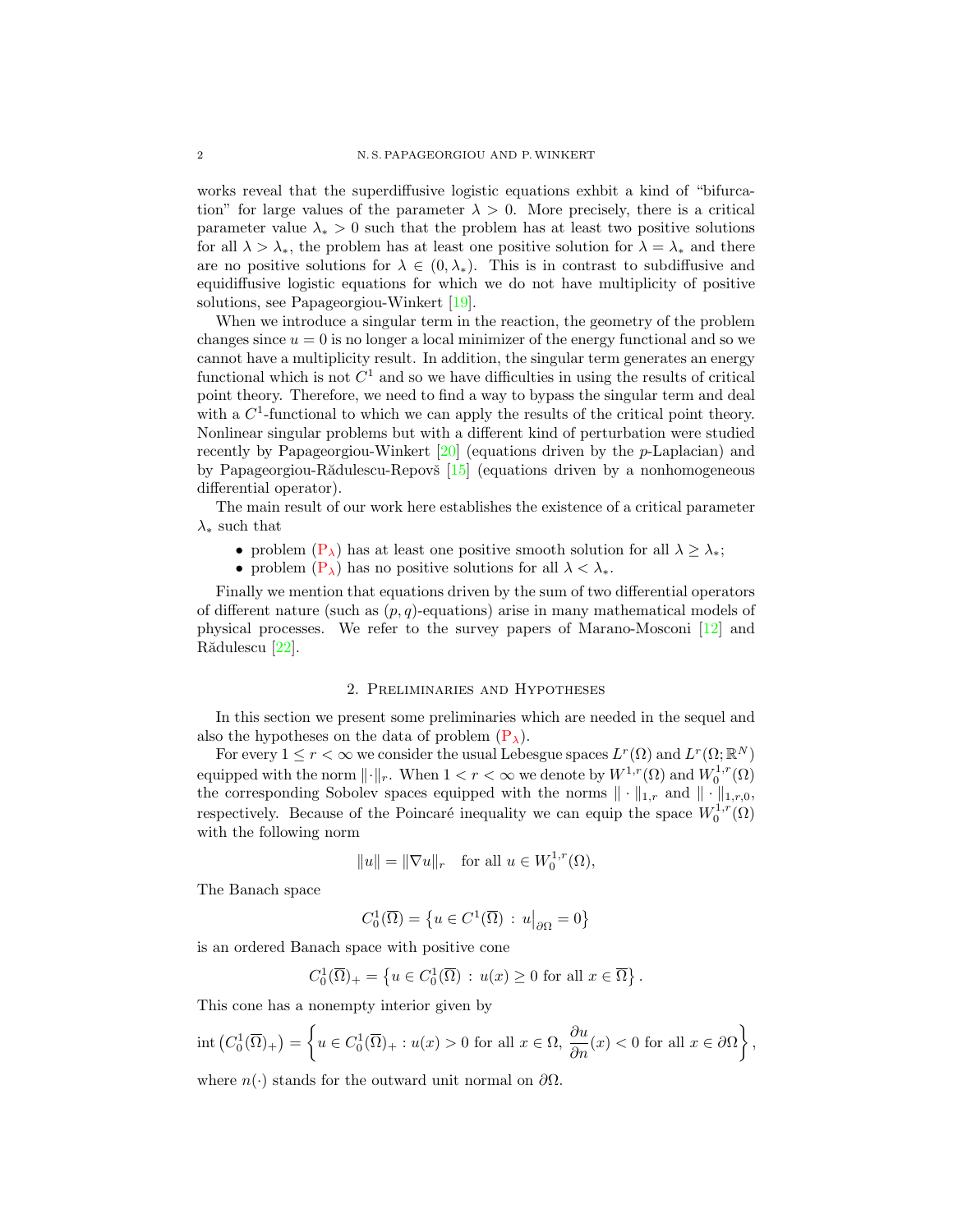Let  $r \in (1, +\infty)$  and recall that  $W_0^{1,r}(\Omega)^* = W^{-1,r'}(\Omega)$  with  $\frac{1}{r} + \frac{1}{r'} = 1$ . By  $\langle \cdot, \cdot \rangle_{1,r}$  we denote the duality brackets of the pair  $(W_0^{1,r}(\Omega), W^{-1,r'}(\Omega))$ . For notational simplicity when  $r = p$ , we simply write  $\langle \cdot, \cdot \rangle$ .

For  $r \in (1, +\infty)$ , let  $A_r: W_0^{1,r}(\Omega) \to W^{-1,r'}(\Omega) = W_0^{1,r}(\Omega)^*$  with  $\frac{1}{r} + \frac{1}{r'} = 1$  be the nonlinear map defined by

<span id="page-2-0"></span>
$$
\langle A_r(u), h \rangle_{1,r} = \int_{\Omega} |\nabla u|^{r-2} \nabla u \cdot \nabla h \, dx \quad \text{for all } u, h \in W_0^{1,r}(\Omega). \tag{2.1}
$$

From Gasiński-Papageorgiou  $[5, \text{Problem } 2.192, \text{ p. } 279]$  $[5, \text{Problem } 2.192, \text{ p. } 279]$  we have the following properties of  $A_r$ .

<span id="page-2-1"></span>**Proposition 2.1.** The map  $A_r: W_0^{1,r}(\Omega) \to W^{-1,r'}(\Omega)$  defined in [\(2.1\)](#page-2-0) is bounded, that is, it maps bounded sets to bounded sets, continuous, strictly monotone, hence maximal monotone and it is of type  $(S)_+$ , that is,

$$
u_n \stackrel{w}{\to} u
$$
 in  $W_0^{1,r}(\Omega)$  and  $\lim_{n \to \infty} \sup \langle A_r(u_n), u_n - u \rangle \leq 0$ ,

imply  $u_n \to u$  in  $W_0^{1,r}(\Omega)$ .

For  $s \in \mathbb{R}$ , we set  $s^{\pm} = \max\{\pm s, 0\}$  and for  $u \in W_0^{1,p}(\Omega)$  we define  $u^{\pm}(\cdot) = u(\cdot)^{\pm}$ . It is well known that

$$
u^{\pm} \in W_0^{1,p}(\Omega), \quad |u| = u^+ + u^-, \quad u = u^+ - u^-.
$$

Furthermore, given a measurable function  $g: \Omega \times \mathbb{R} \to \mathbb{R}$ , we denote by  $N_g$  the corresponding Nemytskii (superposition) operator defined by

$$
N_g(u)(\cdot) = g(\cdot, u(\cdot))
$$
 for all measurable  $u \colon \Omega \to \mathbb{R}$ .

It is clear that  $x \to g(x, u(x))$  is measurable. Recall that if  $q: \Omega \times \mathbb{R} \to \mathbb{R}$  is a Carathéodory function, then  $g$  is measurable in both arguments, see, for example, Papageorgiou-Winkert [\[18,](#page-15-13) Proposition 2.2.31, p. 106].

If  $h_1, h_2 : \Omega \to \mathbb{R}$  are two measurable functions, then we write  $h_1 \prec h_2$  if and only if for every compact  $K \subseteq \Omega$  we have  $0 < c_K \leq h_2(x) - h_1(x)$  for a. a.  $x \in K$ . Note that if  $h_1, h_2 \in C(\Omega)$  and  $h_1(x) < h_2(x)$  for all  $x \in \Omega$ , then  $h_1 \prec h_2$ .

For  $u, v \in W_0^{1,p}(\Omega)$  with  $u(x) \le v(x)$  for a. a.  $x \in \Omega$  we define

$$
[u, v] = \{ h \in W_0^{1, p}(\Omega) : u(x) \le h(x) \le v(x) \text{ for a. a. } x \in \Omega \},
$$
  

$$
[u] = \{ h \in W_0^{1, p}(\Omega) : u(x) \le h(x) \text{ for a. a. } x \in \Omega \}.
$$

Now we are ready to introduce the hypotheses on the perturbation  $f: \Omega \times \mathbb{R} \to \mathbb{R}$ .

H:  $f: \Omega \times \mathbb{R} \to \mathbb{R}$  is a Carathéodory function such that, for a. a.  $x \in \Omega$ ,  $f(x, 0) =$ 0,  $f(x, \cdot)$  is nondecreasing and

(i)

$$
f(x,s) \le a(x) \left(1 + s^{r-1}\right)
$$

for a.a.  $x \in \Omega$ , for all  $s \geq 0$ , with  $a \in L^{\infty}(\Omega)$  and  $\theta < r < p^*$ , where  $p^*$ denotes the critical Sobolev exponent with respect to p given by

$$
p^* = \begin{cases} \frac{Np}{N-p} & \text{if } p < N, \\ +\infty & \text{if } N \le p; \end{cases}
$$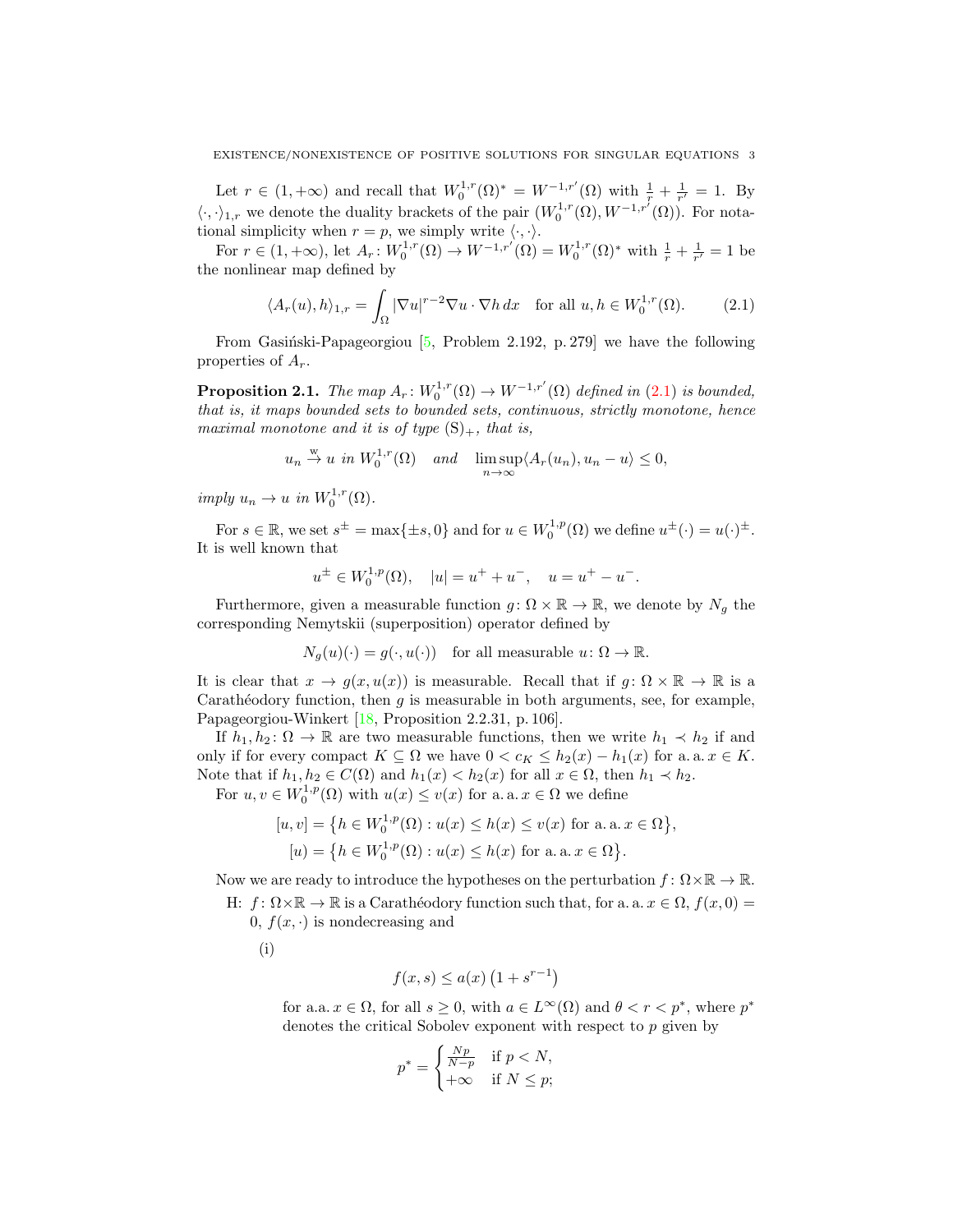$(ii)$ 

$$
\lim_{s \to +\infty} \frac{f(x, s)}{s^{\theta - 1}} = +\infty \quad \text{uniformly for a. a. } x \in \Omega;
$$

(iii) there exist  $0 < \hat{\eta}_1 \leq \hat{\eta}_2$  and  $\delta_0 > 0$  such that

$$
\hat{\eta}_1 s^{q-1} \le f(x, s)
$$
 for a. a.  $x \in \Omega$  and for all  $s \in [0, \delta_0]$ 

and

$$
\limsup_{s \to 0^+} \frac{f(x,s)}{s^{q-1}} \le \hat{\eta}_2 \quad \text{uniformly for a. a. } x \in \Omega.
$$

**Remark 2.2.** With view to our problem it is clear that we are looking for positive solutions and the hypotheses above only concern the positive semiaxis  $\mathbb{R}_+ = [0, +\infty)$ . Therefore, without any loss generality, we may assume that

$$
f(x,s) = 0 \quad \text{for a.a. } x \in \Omega \text{ and for all } s \le 0.
$$

Hypothesis H(ii) implies that  $f(x, \cdot)$  is  $(\theta - 1)$ -superlinear as  $s \to +\infty$  for a. a.  $x \in \Omega$ . Dropping the  $x$ -dependence for simplicity, the following functions satisfy hypotheses  $\boldsymbol{H}$ 

$$
f_1(x) = \begin{cases} (s^+)^{q-1} & \text{if } s \le 1, \\ s^{\theta-1} \left[ \ln(x) + 1 \right] & \text{if } 1 < s, \end{cases} \quad \text{with } 1 < q < p < \theta < p^*,
$$
\n
$$
f_2(x) = \begin{cases} \mu \left( s^+ \right)^{q-1} - \left( s^+ \right)^{\tau-1} & \text{if } s \le 1, \\ (\mu - 1)s^{r-1} & \text{if } 1 < s \end{cases} \quad \text{with } 1 < q < p < r < p^*,
$$

and  $\tau > q$  as well as  $\mu \geq \frac{p-1}{q-1}$ .

As we already mentioned in the Introduction, the presence of the singular term leads to an energy functional which is not  $C<sup>1</sup>$ . This creates problems in the usage of variational tools. In the next section we examine an auxiliary singular problem and the solution of them will help us in order to avoid difficulties of having to do with a nonsmooth energy functional.

# <span id="page-3-0"></span>3. An auxiliary singular problem

In this section we deal with the following parametric singular Dirichlet  $(p, q)$ equation

<span id="page-3-1"></span>
$$
-\Delta_p u - \Delta_q u = \lambda u^{-\eta} - f(x, u)
$$
in  $\Omega$ ,  
\n
$$
u = 0
$$
on  $\partial\Omega$ ,  
\n
$$
u > 0, \quad \lambda > 0, \quad 0 < \eta < 1, \quad 1 < q < p.
$$
 (Q<sub>\lambda</sub>)

For this problem we have the following existence and uniqueness result.

<span id="page-3-2"></span>**Proposition 3.1.** If hypotheses H hold, then for every  $\lambda > 0$ , problem  $(Q_{\lambda})$  $(Q_{\lambda})$  has a unique positive solution  $\overline{u}_{\lambda} \in \text{int}\left(C_0^1(\overline{\Omega})_+\right)$  and the map  $\lambda \to \overline{u}_{\lambda}$  is nondecreasing from  $\mathbb{R}_{+}^{\circ} = (0, +\infty)$  into  $C_0^1(\overline{\Omega})$ .

*Proof.* First we show the existence of a positive solution for problem  $(Q_{\lambda})$  $(Q_{\lambda})$  for every  $\lambda > 0$ .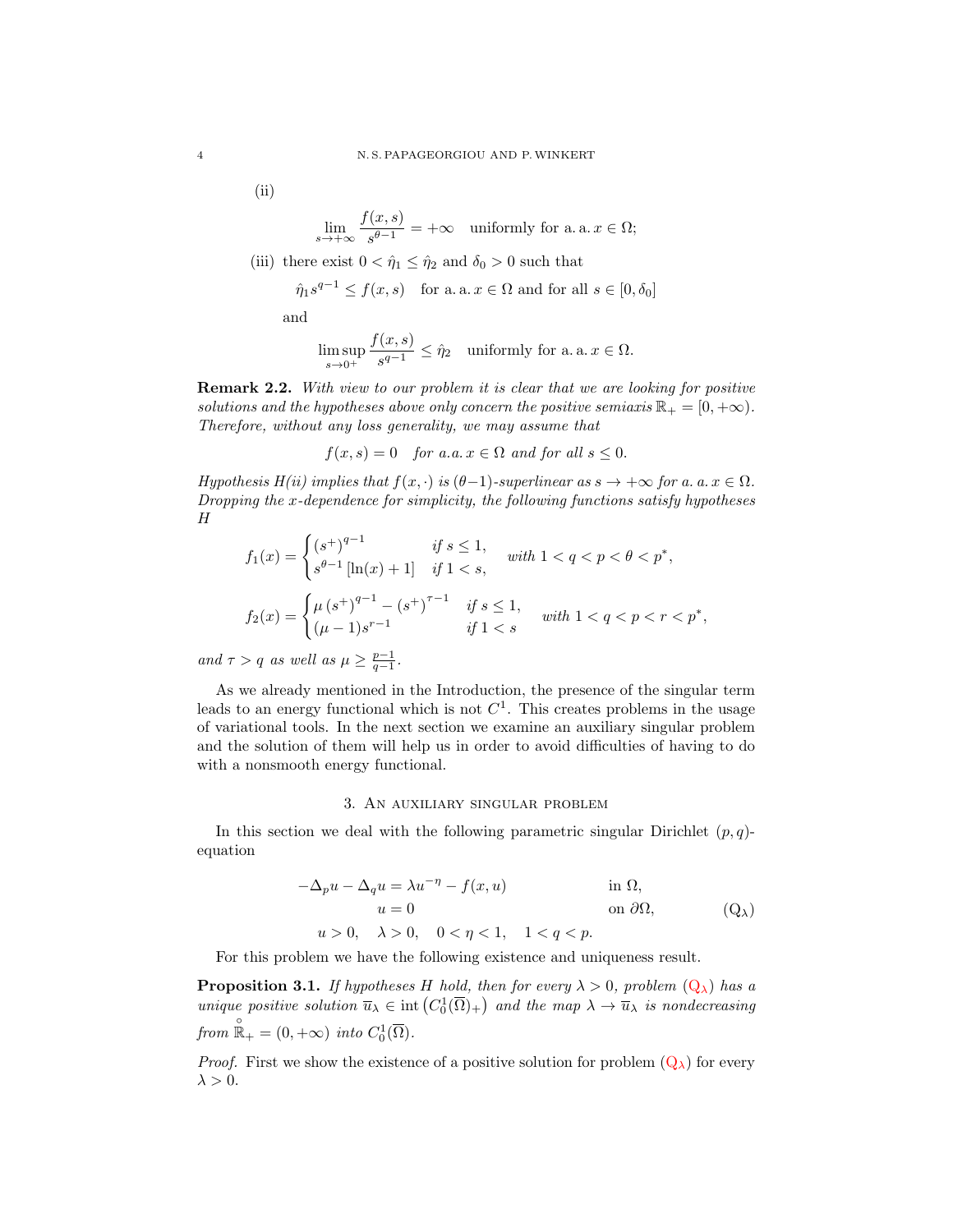To this end, let  $g \in L^p(\Omega)$  and  $\varepsilon > 0$ . We consider the following Dirichlet problem

$$
-\Delta_p u - \Delta_q u + f(x, u) = \frac{\lambda}{[|g| + \varepsilon]^{\eta}} \quad \text{in } \Omega,
$$
  

$$
u = 0 \quad \text{on } \partial\Omega,
$$

Moreover, we consider the nonlinear operator  $V: W_0^{1,p}(\Omega) \to W^{-1,p'}(\Omega)$  defined by

$$
V(u) = A_p(u) + A_q(u) + N_f(u) \text{ for all } u \in W_0^{1,p}(\Omega).
$$

Recall that  $W_0^{1,p}(\Omega) \hookrightarrow W_0^{1,q}(\Omega)$  continuously and densely implies that  $W^{-1,q'}(\Omega)$  $\hookrightarrow$   $W^{-1,p'}(\Omega)$  continuously and densely as well, see Gasinski-Papageorgiou [\[6,](#page-15-14) Lemma 2.2.27, p. 141].

By Proposition [2.1](#page-2-1) and the fact that  $f(x, \cdot)$  is nondecreasing, we know that  $V: W_0^{1,p}(\Omega) \to W^{-1,p'(\Omega)}$  is continuous and strictly monotone, hence, maximal monotone as well. In addition we have

$$
\langle V(u), u \rangle \ge \langle A_p(u), u \rangle = \|\nabla u\|_p^p = \|u\|^p \quad \text{for all } u \in W_0^{1,p}(\Omega),
$$

which implies that  $V: W_0^{1,p}(\Omega) \to W^{-1,p'(\Omega)}$  is also coercive. Therefore, it is sur-jective, see Papageorgiou-Rădulescu-Repovš [\[14,](#page-15-15) Corollary 2.8.7, p. 135]. Note that

$$
\frac{\lambda}{\left[|g(\cdot)|+\varepsilon\right]^\eta} \in L^\infty(\Omega) \hookrightarrow W^{-1,p'}(\Omega).
$$

Hence, there exists  $v_{\varepsilon} \in W_0^{1,p}(\Omega)$  such that

$$
V(v_{\varepsilon}) = \frac{\lambda}{[|g| + \varepsilon]^{\eta}}.
$$

The strict monotonicity of V implies that this solution  $v_{\varepsilon}$  is unique. Since  $W_0^{1,p}(\Omega)$  $\hookrightarrow L^p(\Omega)$  by the Sobolev embedding theorem, we can define the solution map  $k_{\varepsilon}$ :  $L^p(\Omega) \to L^p(\Omega)$  by  $k_{\varepsilon}(g) = v_{\varepsilon}$ . Note that

$$
A_p(v_\varepsilon) + A_q(v_\varepsilon) + N_f(v_\varepsilon) = \frac{\lambda}{[|g| + \varepsilon]^{\eta}} \quad \text{in } W^{-1,p'}(\Omega). \tag{3.1}
$$

On [\(3.1\)](#page-3-1) we take the test function  $v_{\varepsilon} \in W_0^{1,p}(\Omega)$  and obtain

<span id="page-4-2"></span><span id="page-4-1"></span><span id="page-4-0"></span>
$$
\|\nabla v_{\varepsilon}\|_{p}^{p} = \|v_{\varepsilon}\|^{p} \le \frac{\lambda}{\varepsilon^{\eta}}
$$
\n(3.2)

because  $f(x, v_{\varepsilon})v_{\varepsilon} \geq 0$ . From the compactness of  $W_0^{1,p}(\Omega) \hookrightarrow L^p(\Omega)$  it follows that

$$
\overline{k_{\varepsilon}(L^p(\Omega))}^{\|\cdot\|_p} \subseteq L^p(\Omega)
$$
 is compact.

Suppose that  $g_n \to g$  in  $L^p(\Omega)$ . From [\(3.2\)](#page-4-0) we see that

$$
\{v_{\varepsilon}^n\}_{n\in\mathbb{N}} = \{k_{\varepsilon}(g_n)\}_{n\in\mathbb{N}} \subseteq W_0^{1,p}(\Omega)
$$
 is bounded.

Hence, by passing to a suitable subsequence if necessary, we may assume that

$$
v_{\varepsilon}^{n} \stackrel{\text{w}}{\to} v_{\varepsilon}^{*} \quad \text{in } W_{0}^{1,p}(\Omega) \quad \text{and} \quad v_{\varepsilon}^{n} \to v_{\varepsilon}^{*} \quad \text{in } L^{p}(\Omega). \tag{3.3}
$$

We have

$$
A_p(v_\varepsilon^n) + A_q(v_\varepsilon^n) + N_f(v_\varepsilon^n) = \frac{\lambda}{[|g_n| + \varepsilon]^{\eta}} \quad \text{in } W^{-1,p'}(\Omega) \tag{3.4}
$$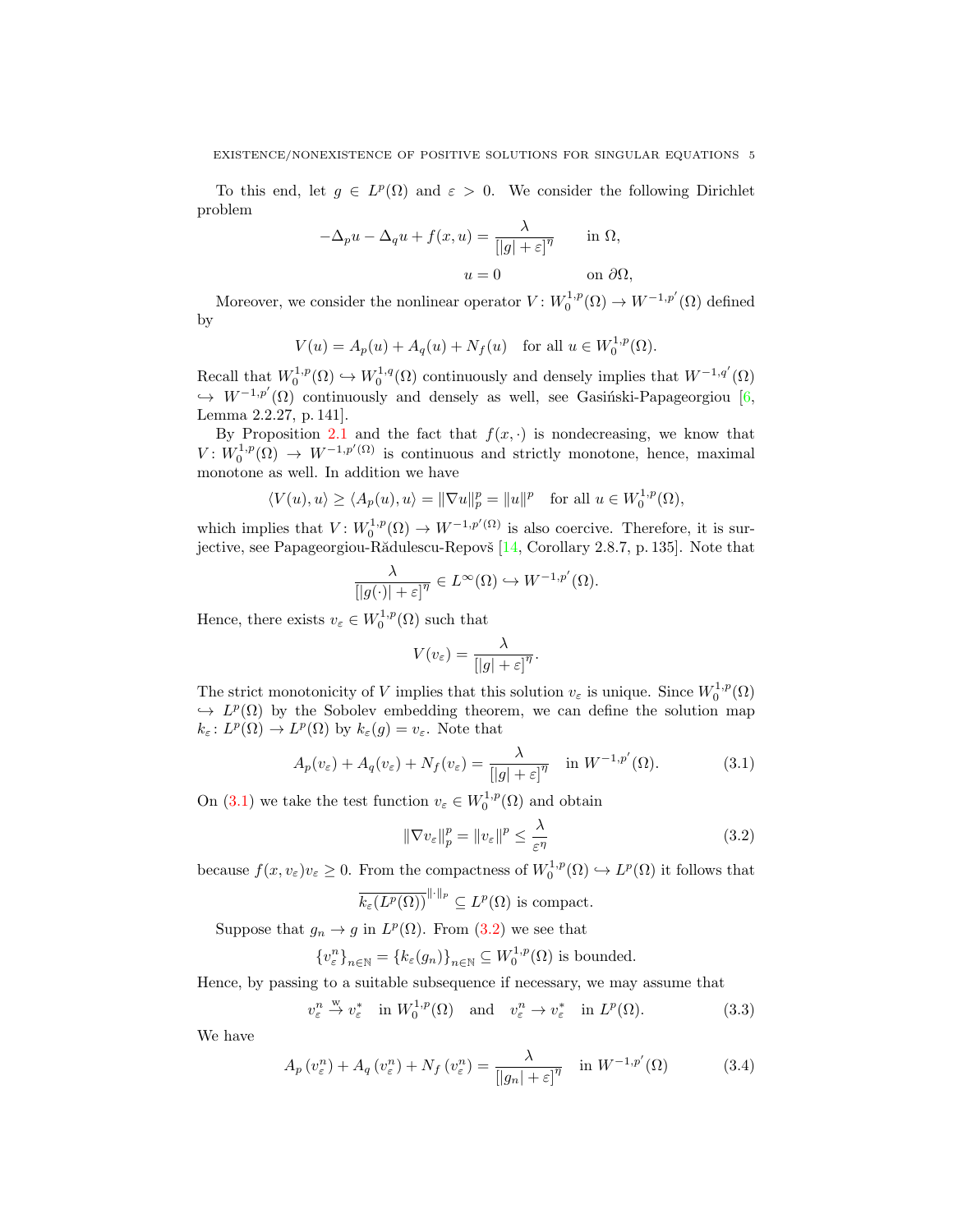for all  $n \in \mathbb{N}$ . Applying  $v_{\varepsilon}^n - v_{\varepsilon}^* \in W_0^{1,p}(\Omega)$  on  $(3.4)$ , passing to the limit as  $n \to \infty$ and using  $(3.3)$ , we obtain

$$
\lim_{n \to \infty} \left[ \langle A_p(v_\varepsilon^n), v_\varepsilon^n - v_\varepsilon^* \rangle + \langle A_q(v_\varepsilon^n), v_\varepsilon^n - v_\varepsilon^* \rangle \right] = 0.
$$

Since  $A_q$  is monotone, we derive

$$
\limsup_{n \to \infty} \left[ \langle A_p(v_\varepsilon^n), v_\varepsilon^n - v_\varepsilon^* \rangle + \langle A_q(v_\varepsilon^*), v_\varepsilon^n - v_\varepsilon^* \rangle \right] \le 0
$$

and due to  $(3.3)$ , we get

$$
\limsup_{n \to \infty} \langle A_p(v^n_{\varepsilon}), v^n_{\varepsilon} - v^*_{\varepsilon} \rangle \le 0.
$$

Then, by Proposition [2.1,](#page-2-1) it follows that

<span id="page-5-0"></span>
$$
v_{\varepsilon}^{n} \to v_{\varepsilon}^{*} \text{ in } W_{0}^{1,p}(\Omega). \tag{3.5}
$$

So, if we pass in [\(3.4\)](#page-4-1) to the limit as  $n \to \infty$  and use [\(3.5\)](#page-5-0) as well as the fact that  $|g_n| \to |g|$  in  $L^p(\Omega)$ , we obtain

$$
A_p(v^*_{\varepsilon}) + A_q(v^*_{\varepsilon}) + N_f(v^*_{\varepsilon}) = \frac{\lambda}{[|g| + \varepsilon]^{\eta}} \quad \text{in } W^{-1,p'}(\Omega).
$$

Hence,  $v_{\varepsilon}^* = k_{\varepsilon}(g)$ .

By the Urysohn's criterion for the convergence of sequences we have for the initial sequence  $k_{\varepsilon}(g_n) \to k_{\varepsilon}(g)$  in  $L^p(\Omega)$ , see Gasiński-Papageorgiou [\[4,](#page-15-16) p. 33]. This proves that the solution map  $k_{\varepsilon}$  is continuous. Therefore, we can apply the Schauder-Tychonov fixed point theorem, see Papageorgiou-Rădulescu-Repovš [\[14,](#page-15-15) Theorem 4.3.21, p. 298], which gives the existence of  $\hat{v}_{\varepsilon} \in W_0^{1,p}(\Omega)$  such that

$$
k_{\varepsilon}(\hat{v}_{\varepsilon}) = \hat{v}_{\varepsilon}, \quad \hat{v}_{\varepsilon} \ge 0, \quad \hat{v}_{\varepsilon} \ne 0.
$$

We have

$$
-\Delta_p \hat{v}_{\varepsilon} - \Delta_q \hat{v}_{\varepsilon} = \frac{\lambda}{\left[\hat{v}_{\varepsilon} + \varepsilon\right]^{\eta}} - f(x, \hat{v}_{\varepsilon}) \quad \text{in } \Omega,
$$
  

$$
\hat{v}_{\varepsilon} = 0 \quad \text{on } \partial\Omega.
$$

Theorem 7.1 of Ladyzhenskaya-Ural'tseva [\[10,](#page-15-17) p. 286] implies that  $\hat{v}_{\varepsilon} \in L^{\infty}(\Omega)$ . Then, from the nonlinear regularity theory of Lieberman [\[11\]](#page-15-18) we have that  $\hat{v}_{\varepsilon} \in$  $C_0^1(\overline{\Omega})_+ \setminus \{0\}$ . Hypotheses  $H(i)$ , (iii) imply that if  $\rho_{\varepsilon} = ||\hat{v}_{\varepsilon}||_{\infty}$ , then there exists  $\hat{\xi}_{\rho_{\varepsilon}} > 0$  such that  $\hat{\xi}_{\rho_{\varepsilon}} s^{p-1} - f(x, s) \ge 0$  for a. a.  $x \in \Omega$  and for all  $s \in [0, \rho_{\varepsilon}]$ . Using this we obtain

$$
-\Delta_p \hat{v}_{\varepsilon} - \Delta_q \hat{v}_{\varepsilon} + \hat{\xi}_{\rho_{\varepsilon}} \hat{v}^{p-1} \ge \hat{\xi}_{\rho_{\varepsilon}} \hat{v}^{p-1} - f(x, \hat{v}_{\varepsilon}) \ge 0 \quad \text{in } \Omega.
$$

Hence, we have

$$
\Delta_p \hat v_\varepsilon + \Delta_q \hat v_\varepsilon \leq \hat \xi_{\rho_\varepsilon} \hat v^{p-1},
$$

which implies that  $\hat{v}_{\varepsilon} \in \text{int}(C_0^1(\overline{\Omega})_+)$ , see Pucci-Serrin [\[21,](#page-15-19) pp. 111 and 120].

Therefore, we produced a solution  $\hat{v}_{\varepsilon} \in \text{int}\left(C_0^1(\overline{\Omega})_+\right)$  for the following approximation of problem  $(Q_\lambda)$  $(Q_\lambda)$ 

<span id="page-5-1"></span>
$$
-\Delta_p u - \Delta_q u = \frac{\lambda}{[|u| + \varepsilon]^\eta} - f(x, u) \quad \text{in } \Omega,
$$
  

$$
u|_{\partial\Omega} = 0, \quad u \ge 0.
$$
 (3.6)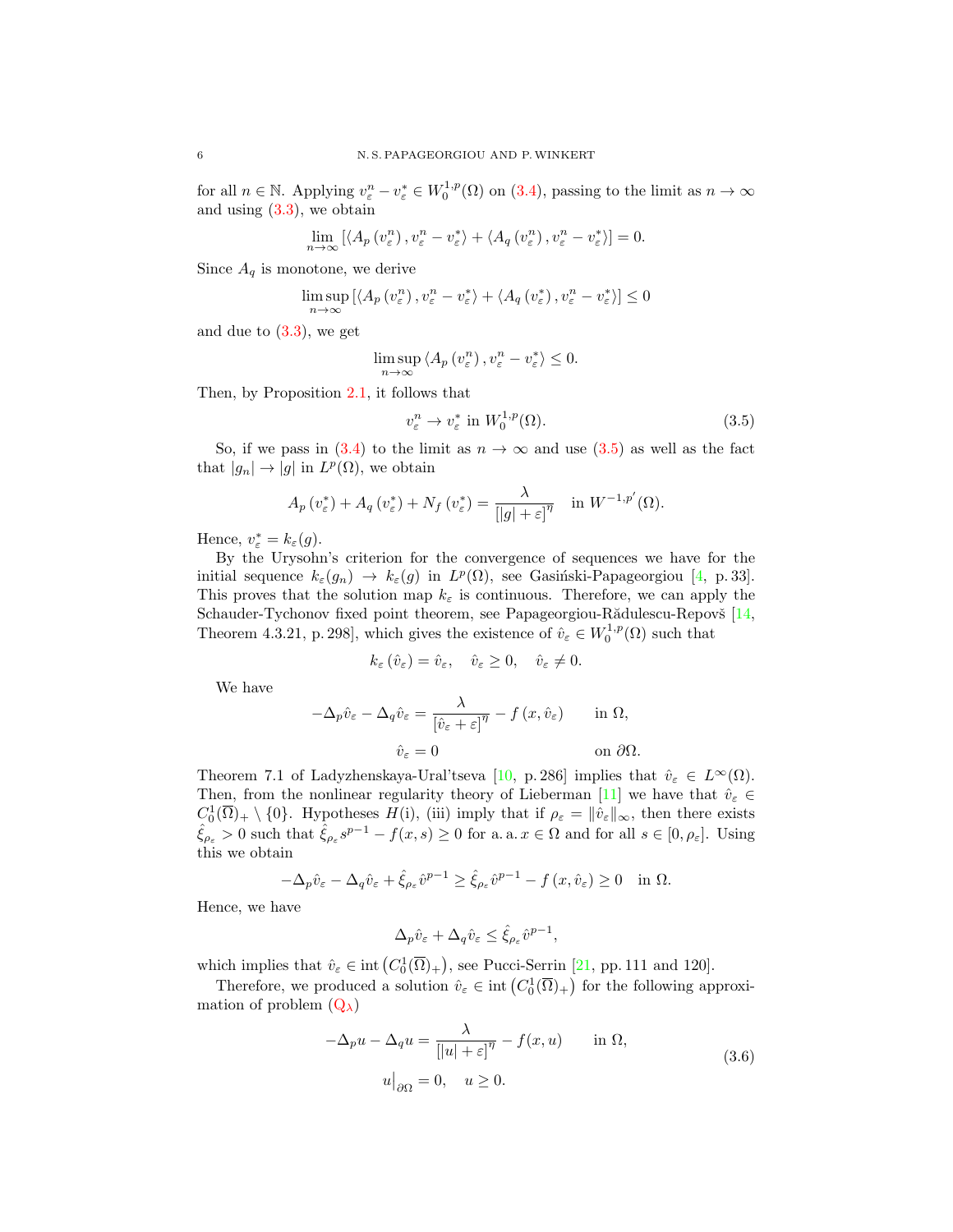In fact this solutions is unique. Indeed, if  $\tilde{v}_{\varepsilon} \in W_0^{1,p}(\Omega)$  is another positive solution of  $(3.6)$ , then we have

$$
0 \leq \langle A_p(\hat{v}_{\varepsilon}) - A_p(\tilde{v}_{\varepsilon}), \hat{v}_{\varepsilon} - \tilde{v}_{\varepsilon} \rangle + \langle A_q(\hat{v}_{\varepsilon}) - A_q(\tilde{v}_{\varepsilon}), \hat{v}_{\varepsilon} - \tilde{v}_{\varepsilon} \rangle
$$
  
+ 
$$
\int_{\Omega} \left[ f(x, \hat{v}_{\varepsilon}) - f(x, \tilde{v}_{\varepsilon}) \right] (\hat{v}_{\varepsilon} - \tilde{v}_{\varepsilon}) dx
$$
  
= 
$$
\int_{\Omega} \lambda \left[ \frac{1}{(\hat{v}_{\varepsilon} + \varepsilon)^{\eta}} - \frac{1}{(\tilde{v}_{\varepsilon} + \varepsilon)^{\eta}} \right] (\hat{v}_{\varepsilon} - \tilde{v}_{\varepsilon}) dx \leq 0.
$$

Since  $u \to A_p(u) + A_q(u)$  is strictly monotone, see Proposition [2.1,](#page-2-1) it follows that  $\hat{v}_{\varepsilon} = \tilde{v}_{\varepsilon}$ . This proves the uniqueness of the solution  $\hat{v}_{\varepsilon} \in \text{int}\left(C_0^1(\overline{\Omega})_+\right)$  of  $(3.6)$ .

**Claim:** If  $0 < \varepsilon' < \varepsilon \leq 1$ , then  $\hat{v}_{\varepsilon} \leq \hat{v}_{\varepsilon'}$ .

We have

$$
-\Delta_p \hat{v}_{\varepsilon'} - \Delta_q \hat{v}_{\varepsilon'} + f(x, \hat{v}_{\varepsilon'}) = \frac{\lambda}{\left[\hat{v}_{\varepsilon'} + \varepsilon'\right]^{\eta}} \ge \frac{\lambda}{\left[\hat{v}_{\varepsilon'} + \varepsilon\right]^{\eta}} \quad \text{in } \Omega. \tag{3.7}
$$

Now we introduce the Carathéodory function  $e_\varepsilon \colon \Omega \times \mathbb{R} \to \mathbb{R}$  defined by

<span id="page-6-2"></span><span id="page-6-0"></span>
$$
e_{\varepsilon}(x,s) = \begin{cases} \frac{\lambda}{[s^+ + \varepsilon]^{\eta}} & \text{if } s \le \hat{v}_{\varepsilon'}(x),\\ \frac{\lambda}{[\hat{v}_{\varepsilon'}(x) + \varepsilon]^{\eta}} & \text{if } \hat{v}_{\varepsilon'}(x) < s. \end{cases}
$$
(3.8)

We set  $E_{\varepsilon}(x, s) = \int_0^s e_{\varepsilon}(x, t) dt$  and consider the C<sup>1</sup>-functional  $\sigma_{\varepsilon}: W_0^{1, p}(\Omega) \to \mathbb{R}$ defined by

$$
\sigma_{\varepsilon}(u) = \frac{1}{p} \|\nabla u\|_{p}^{p} + \frac{1}{q} \|\nabla u\|_{q}^{q} + \int_{\Omega} F(x, u^{+}) \, dx - \int_{\Omega} E_{\varepsilon}(x, u) \, dx
$$

for all  $u \in W_0^{1,p}(\Omega)$ . From  $(3.8)$  and since  $F \geq 0$  we see that  $\sigma_{\varepsilon} \colon W_0^{1,p}(\Omega) \to \mathbb{R}$ is coercive and because of the Sobolev embedding theorem it is also sequentially weakly lower semicontinuous. Therefore, by the Weierstraß-Tonelli theorem there exists  $\tilde{v}_{\varepsilon} \in W_0^{1,p}(\Omega)$  such that '

$$
\sigma_{\varepsilon}(\tilde{v}_{\varepsilon}) = \min \left[ \sigma_{\varepsilon}(v) : v \in W_0^{1,p}(\Omega) \right].
$$

This implies that  $\sigma'_{\varepsilon}(\tilde{v}_{\varepsilon}) = 0$ , that is,

$$
\langle A_p(\tilde{v}_{\varepsilon}), h \rangle + \langle A_q(\tilde{v}_{\varepsilon}), h \rangle + \int_{\Omega} f(x, \tilde{v}_{\varepsilon}) h \, dx = \int_{\Omega} e_{\varepsilon}(x, \tilde{v}_{\varepsilon}) h \, dx \qquad (3.9)
$$

for all  $h \in W_0^{1,p}(\Omega)$ . Taking  $h = -\tilde{v}_{\varepsilon}^- \in W_0^{1,p}(\Omega)$  as test function in [\(3.9\)](#page-6-1) and applying [\(3.8\)](#page-6-0) we obtain that  $\tilde{v}_{\varepsilon} \geq 0$ . Moreover, we can choose  $h = (\tilde{v}_{\varepsilon} - \hat{v}_{\varepsilon'})^+ \in$  $W_0^{1,p}(\Omega)$ . Then, using once again [\(3.8\)](#page-6-0) and also [\(3.7\)](#page-6-2) we infer that  $\tilde{v}_{\varepsilon} \leq \tilde{v}_{\varepsilon}$ . So, we have proved that

<span id="page-6-3"></span><span id="page-6-1"></span>
$$
\tilde{v}_{\varepsilon} \in [0, \hat{v}_{\varepsilon'}]. \tag{3.10}
$$

From  $(3.10)$ ,  $(3.8)$  and  $(3.9)$  it follows that

$$
-\Delta_p \tilde{v}_{\varepsilon} - \Delta_q \tilde{v}_{\varepsilon} + f(x, \tilde{v}_{\varepsilon}) = [\tilde{v}_{\varepsilon} + \varepsilon]^{-\eta} \quad \text{in } \Omega,
$$
  

$$
\tilde{v}_{\varepsilon}|_{\partial \Omega} = 0, \quad \tilde{v}_{\varepsilon} \ge 0.
$$

It is clear that  $\tilde{v}_{\varepsilon} \neq 0$  and so from the first part of the proof we have  $\tilde{v}_{\varepsilon} = \hat{v}_{\varepsilon} \in$  $\text{int}\left(C_0^1(\overline{\Omega})_+\right)$ . Then, due to  $(3.10)$ , we obtain  $\tilde{v}_{\varepsilon} \leq \tilde{v}_{\varepsilon'}$ . This proves the Claim.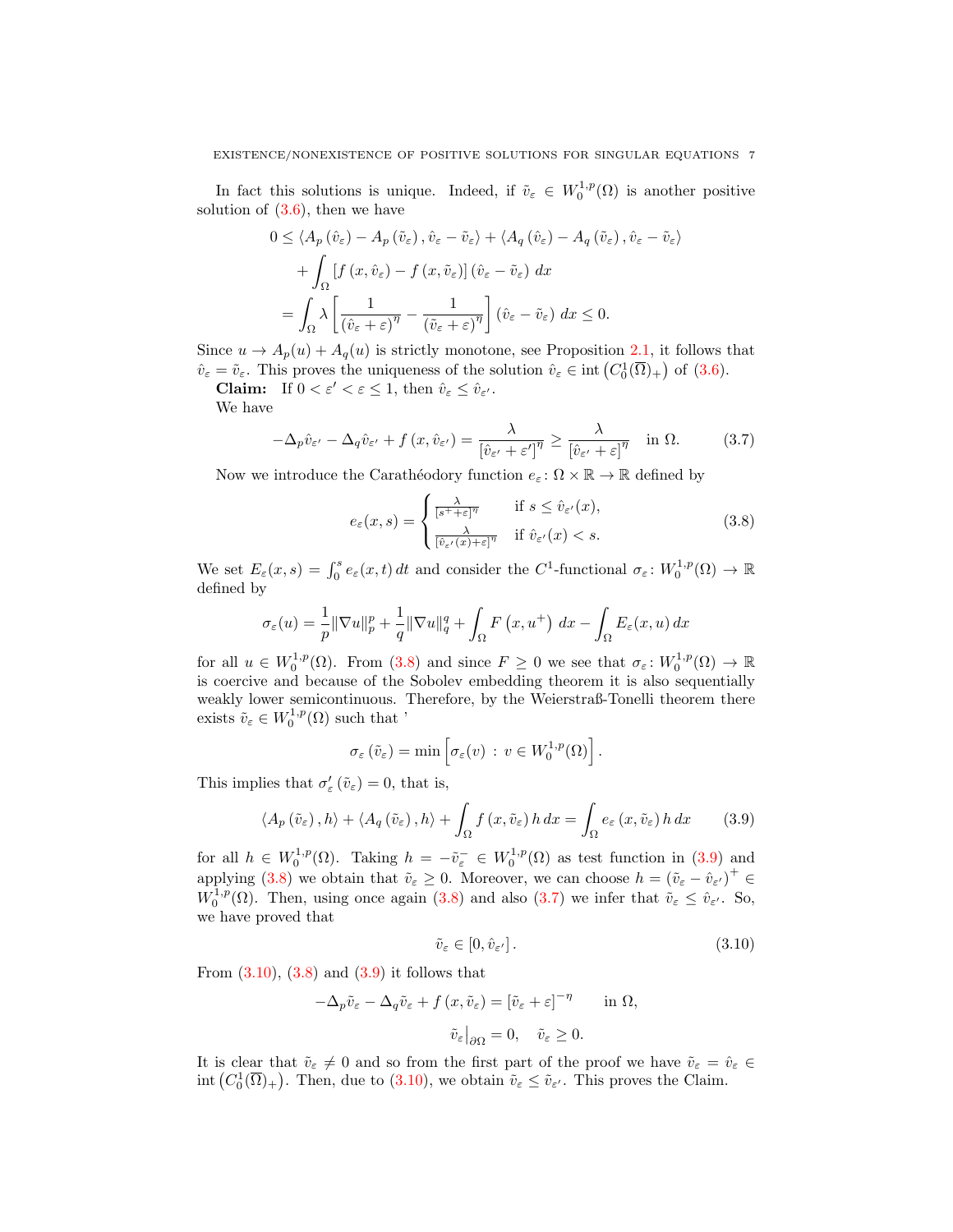Now we are ready to send  $\varepsilon \to 0^+$  in order to produce a solution for problem  $(Q_\lambda)$  $(Q_\lambda)$ . So, we consider a sequence  $\varepsilon_n \to 0^+$  and set  $\hat{v}_n = \hat{v}_{\varepsilon_n}$  for all  $n \in \mathbb{N}$ . We have

$$
\langle A_p(\hat{v}_n), h \rangle + \langle A_q(\hat{v}_n), h \rangle + \int_{\Omega} f(x, \hat{v}_n) h \, dx = \int_{\Omega} \frac{\lambda h}{[\hat{v}_n + \varepsilon_n]^{\eta}} \, dx \tag{3.11}
$$

for all  $h \in W_0^{1,p}(\Omega)$ . Testing [\(3.11\)](#page-7-0) with  $h = \hat{v}_n \in W_0^{1,p}(\Omega)$  and applying the Claim gives

<span id="page-7-1"></span><span id="page-7-0"></span>
$$
\|\hat{v}_n\|^p = \|\nabla \hat{v}_n\|_p^p \le \int_{\Omega} \frac{\lambda \hat{v}_n}{\left[\hat{v}_n + \varepsilon_n\right]^\eta} dx \le \int_{\Omega} \lambda \hat{v}_n \hat{v}_1^{-\eta} dx \tag{3.12}
$$

for all  $n \in \mathbb{N}$ .

Let  $\hat{d}(x) = d(x, \partial \Omega)$  for  $x \in \overline{\Omega}$ . We know that  $\hat{d} \in \text{int}(C_0^1(\overline{\Omega})_+)$ , see Gilbarg-Trudinger [\[9,](#page-15-20) p. 355]. Since  $\hat{v}_1 \in \text{int}\left( C_0^1(\overline{\Omega})_+ \right)$ , we have

$$
\int_{\Omega} \lambda \hat{v}_n \hat{v}_1^{-\eta} dx = \int_{\Omega} \lambda \hat{v}_1^{1-\eta} \frac{\hat{v}_n}{\hat{v}_1} dx \le \lambda c_1 \int_{\Omega} \frac{\hat{v}_n}{\hat{v}_1} dx \le \lambda c_2 \int_{\Omega} \frac{\hat{v}_n}{\hat{d}} dx
$$
\n
$$
\le \lambda c_3 \left\| \frac{\hat{v}_n}{\hat{d}} \right\|_p \le \lambda c_4 \left\| \hat{v}_n \right\|
$$
\n(3.13)

for some  $c_1, c_2, c_3, c_4 > 0$ .

From [\(3.12\)](#page-7-1) and [\(3.13\)](#page-7-2) it follows that  $\{\hat{v}_n\} \subseteq W_0^{1,p}(\Omega)$  is bounded. Therefore we may assume that

<span id="page-7-3"></span><span id="page-7-2"></span>
$$
\hat{v}_n \stackrel{\text{w}}{\rightarrow} \overline{u}_\lambda
$$
 in  $W_0^{1,p}(\Omega)$  and  $\hat{v}_n \rightarrow \overline{u}_\lambda$  in  $L^r(\Omega)$ . (3.14)

Now we choose  $h = \hat{v}_n - \overline{u}_\lambda \in W_0^{1,p}(\Omega)$  in [\(3.11\)](#page-7-0). This yields

$$
\langle A_p(\hat{v}_n), \hat{v}_n - \overline{u}_\lambda \rangle + \langle A_q(\hat{v}_n), \hat{v}_n - \overline{u}_\lambda \rangle + \int_{\Omega} f(x, \hat{v}_n) (\hat{v}_n - \overline{u}_\lambda) dx
$$
  
\n
$$
= \int_{\Omega} \frac{\lambda [\hat{v}_n - \overline{u}_\lambda]}{[\hat{v}_n + \varepsilon_n]^{\eta}} dx
$$
  
\n
$$
\leq \int_{\Omega} \lambda [\hat{v}_n - \overline{u}_\lambda]^{1-\eta} dx
$$
  
\n
$$
\leq \lambda c_6 ||\hat{v}_n - \overline{u}_\lambda||_r \quad \text{for some } c_6 > 0 \text{ and for all } n \in \mathbb{N},
$$

since  $\overline{u}_{\lambda} \geq 0$ . Then, from the convergence properties in [\(3.14\)](#page-7-3), we conclude that

$$
\limsup_{n\to\infty}\left[\left\langle A_p\left(\hat{v}_n\right),\hat{v}_n-\overline{u}_\lambda\right\rangle+\left\langle A_q\left(\hat{v}_n\right),\hat{v}_n-\overline{u}_\lambda\right\rangle\right]\leq 0.
$$

By the monotonicity of  $A_q$  we obtain

$$
\limsup_{n \to \infty} \left[ \langle A_p(\hat{v}_n), \hat{v}_n - \overline{u}_\lambda \rangle + \langle A_q(\overline{u}_\lambda), \hat{v}_n - \overline{u}_\lambda \rangle \right] \leq 0.
$$

Therefore,

$$
\limsup_{n \to \infty} \langle A_p(\hat{v}_n), \hat{v}_n - \overline{u}_\lambda \rangle \le 0,
$$

which by Proposition [2.1](#page-2-1) implies that

<span id="page-7-4"></span>
$$
\hat{v}_n \to \overline{u}_\lambda \quad \text{in } W_0^{1,p}(\Omega). \tag{3.15}
$$

From the Claim we know that  $\hat{v}_1 \leq \hat{v}_n$  for all  $n \in \mathbb{N}$  and so,  $\hat{v}_1 \leq \overline{u}_\lambda$ . Thus,  $\overline{u}_{\lambda} \neq 0.$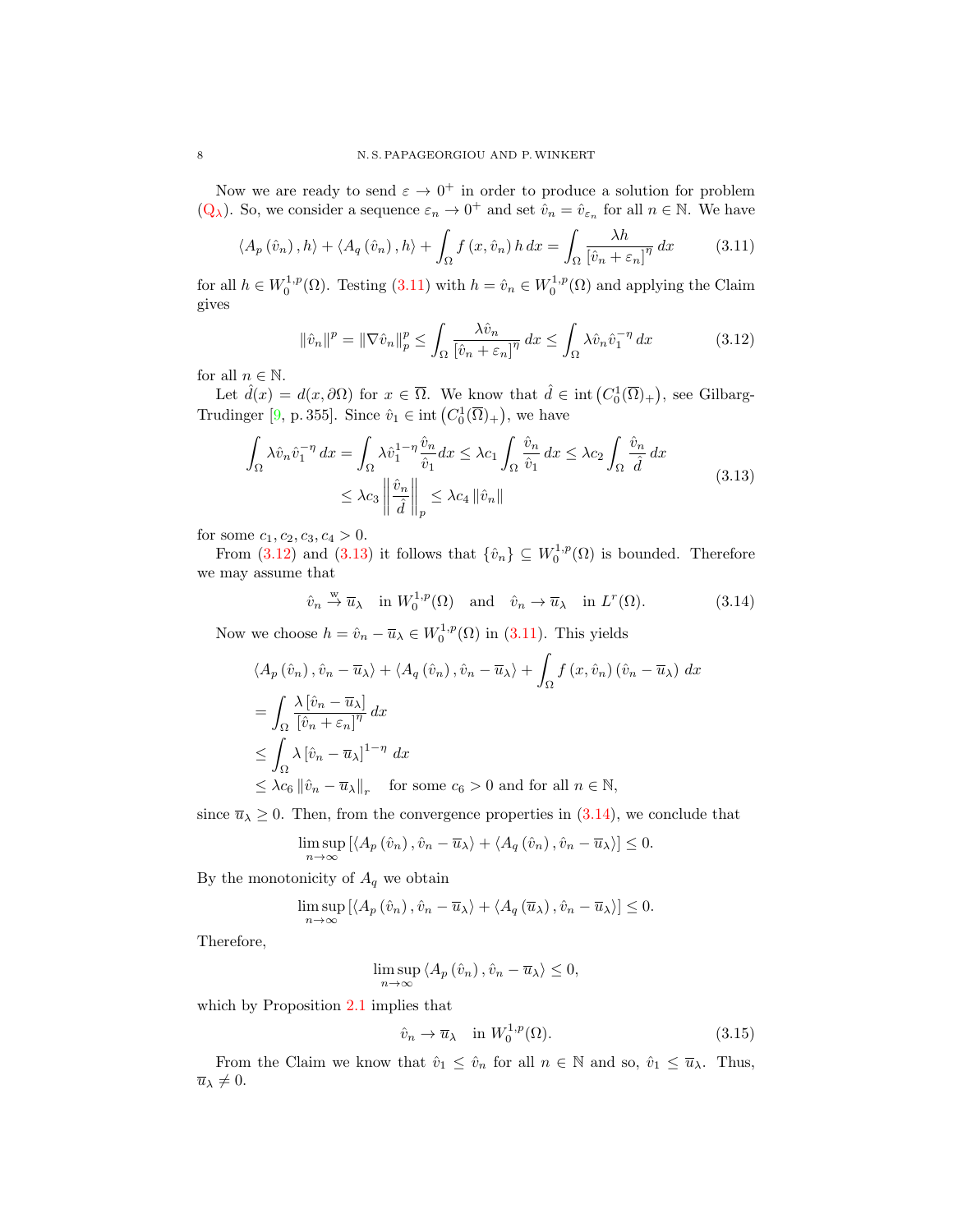For every  $h \in W_0^{1,p}(\Omega)$ , since  $\hat{v}_1 \in \text{int}(C_0^1(\overline{\Omega})_+)$ , by Hardy's inequality, we have

$$
0 \le \frac{|h(x)|}{[\hat{v}_n + \varepsilon_n]^\eta} \le |h(x)| \hat{v}_1^{-\eta} \in L^1(\Omega) \quad \text{ for all } n \in \mathbb{N}.
$$

Moreover, we have

$$
\frac{h(x)}{\left[\hat{v}_n(x) + \varepsilon_n\right]^\eta} \to \frac{h(x)}{\overline{u}_\lambda(x)^\eta} \quad \text{for a. a. } x \in \Omega
$$

due to [\(3.14\)](#page-7-3). Therefore, we can apply the Dominated Convergence Theorem and obtain

<span id="page-8-0"></span>
$$
\int_{\Omega} \frac{h}{\left[\hat{v}_n + \varepsilon_n\right]^{\eta}} \, dx \to \int_{\Omega} \frac{h}{\overline{u}_{\lambda}^{\eta}} \quad \text{as } n \to \infty. \tag{3.16}
$$

We return to [\(3.11\)](#page-7-0), pass to the limit as  $n \to \infty$  and use [\(3.15\)](#page-7-4) as well as [\(3.16\)](#page-8-0). We obtain

$$
\langle A_p(\overline{u}_\lambda), h \rangle + \langle A_q(\overline{u}_\lambda), h \rangle + \int_{\Omega} f(x, \overline{u}_\lambda) h \, dx = \int_{\Omega} \frac{\lambda h}{\overline{u}_\lambda^{\eta}} \, dx
$$

for all  $h \in W_0^{1,p}(\Omega)$ . Hence,  $\overline{u}_{\lambda}$  is a positive solution of  $(Q_{\lambda})$  $(Q_{\lambda})$  for  $\lambda > 0$ .

From Marino-Winkert [\[13\]](#page-15-21) we have that

$$
\hat{v}_n \in L^{\infty}(\Omega)
$$
 and  $\|\hat{v}_n\|_{\infty} \le c_7$ 

for some  $c_7 > 0$  and for all  $n \in \mathbb{N}$ . Then, by hypothesis H(i) we know that

$$
\left\{N_f\left(\hat{v}_n\right)\right\}_{n\in\mathbb{N}}\subseteq L^\infty(\Omega)\text{ is bounded.}
$$

We have

$$
-\Delta_p \hat{v}_n - \Delta_q \hat{v}_n = \frac{\lambda}{[\hat{v}_n + \varepsilon_n]^{\eta}} - f(x, \hat{v}_n) \quad \text{in } \Omega, \quad \hat{v}_n|_{\partial \Omega} = 0
$$

for all  $n \in \mathbb{N}$ .

Using the nonlinear regularity theory of Lieberman [\[11\]](#page-15-18), we have that

 $\{\hat{v}_n\}_{n\in\mathbb{N}}\subseteq C_0^1(\overline{\Omega})$  is relatively compact.

Hence, due to [\(3.15\)](#page-7-4), we obtain  $\hat{v}_n \to \overline{u}_\lambda$  in  $C_0^1(\overline{\Omega})$ . Since  $\hat{v}_1 \le \overline{u}_\lambda$ , we then conclude that  $\overline{u}_{\lambda} \in \text{int}\left(C_0^1(\overline{\Omega})_+\right).$ 

So, we have proved that for every  $\lambda > 0$ , problem  $(Q_\lambda)$  $(Q_\lambda)$  has a solution  $\overline{u}_\lambda \in$ int  $(C_0^1(\overline{\Omega})_+)$ .

We need to show that this is the unique positive solution of  $(Q_\lambda)$  $(Q_\lambda)$ . To this end, let  $\overline{v}_\lambda \in W_0^{1,p}(\Omega)$  be another positive solution of  $(Q_\lambda)$  $(Q_\lambda)$ . Since  $A_p$  and  $A_q$  are strictly monotone and  $f(x, \cdot)$  is nondecreasing, we have

$$
0 \le \langle A_p(\overline{u}_{\lambda}) - A_p(\overline{v}_{\lambda}), \overline{u}_{\lambda} - \overline{v}_{\lambda} \rangle + \langle A_p(\overline{u}_{\lambda}) - A_q(\overline{v}_{\lambda}), \overline{u}_{\lambda} - \overline{v}_{\lambda} \rangle
$$
  
+ 
$$
\int_{\Omega} \left[ f(x, \overline{u}_{\lambda}) - f(x, \overline{v}_{\lambda}) \right] (\overline{u}_{\lambda} - \overline{v}_{\lambda}) dx
$$
  
= 
$$
\int_{\Omega} \lambda \left[ \frac{1}{\overline{u}_{\lambda}^{\eta}} - \frac{1}{\overline{v}_{\lambda}^{\eta}} \right] (\overline{u}_{\lambda} - \overline{v}_{\lambda}) dx \le 0.
$$

Therefore,  $\overline{u}_{\lambda} = \overline{v}_{\lambda}$ .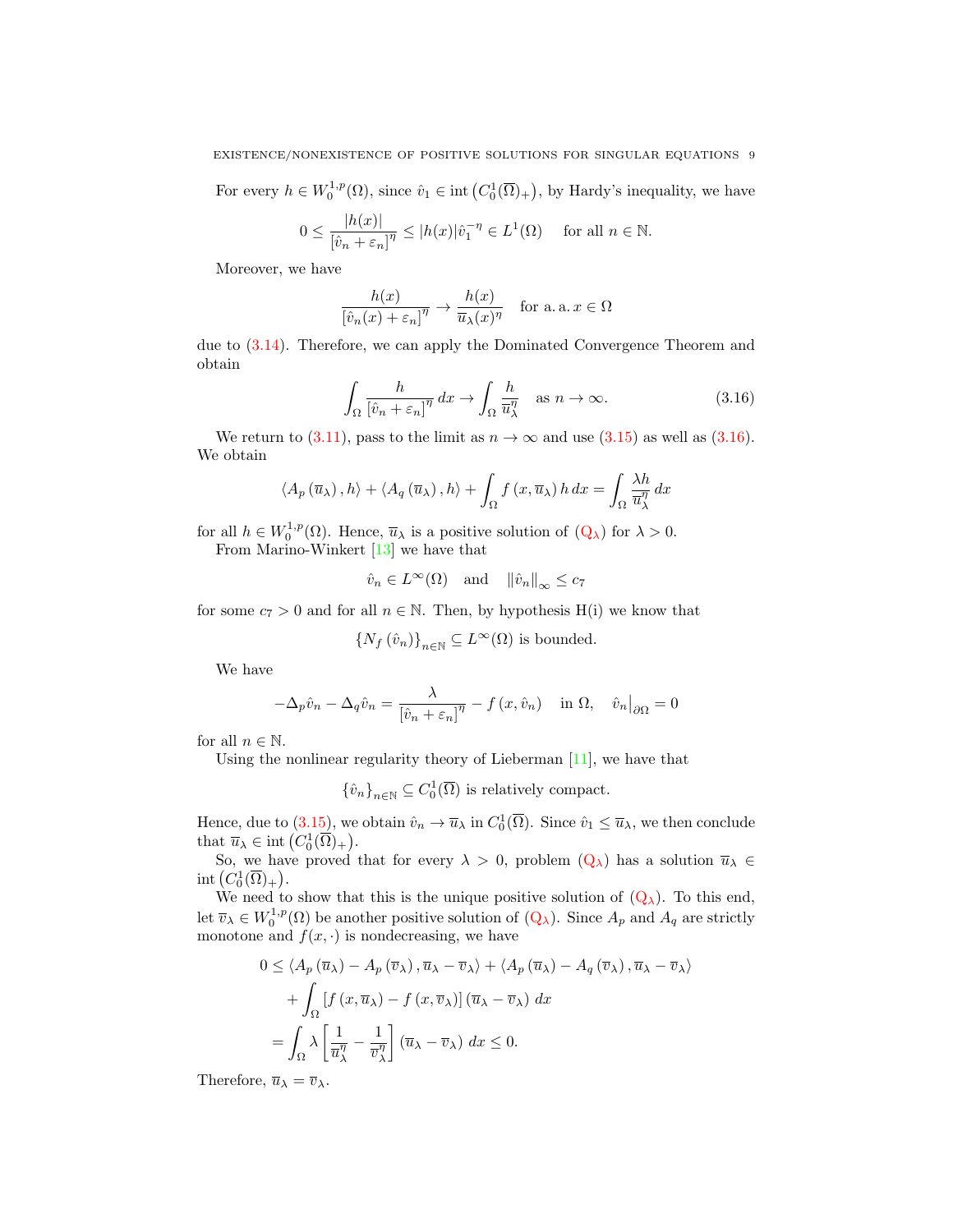Finally, we are going to show the monotonicity of  $\lambda \to \overline{u}_{\lambda}$ . So, let  $\lambda < \mu$ . We consider the Carathéodory function  $d_{\mu} \colon \Omega \times \mathbb{R} \to \mathbb{R}$  defined by

$$
d_{\mu}(x,s) = \begin{cases} \mu \overline{u}_{\lambda}(x)^{-\eta} - f(x, \overline{u}_{\lambda}(x)) & \text{if } s \le \overline{u}_{\lambda}(x), \\ \mu s^{-\eta} - f(x,s) & \text{if } \overline{u}_{\lambda}(x) < s. \end{cases}
$$
(3.17)

We set  $D_{\mu}(x,s) = \int_0^s d_{\mu}(x,t) dt$  and consider the C<sup>1</sup>-functional  $\tau_{\mu} \colon W_0^{1,p}(\Omega) \to \mathbb{R}$ defined by

$$
\tau_{\mu}(u) = \frac{1}{p} \|\nabla u\|_{p}^{p} + \frac{1}{q} \|\nabla u\|_{q}^{q} - \int_{\Omega} D_{\mu}(x, u) dx \quad \text{for all } u \in W_{0}^{1, p}(\Omega).
$$

Since  $\tau_{\mu}: W_0^{1,p}(\Omega) \to \mathbb{R}$  is coercive, the direct method of the calculus of variations produces  $\tilde{u}_{\mu} \in W_0^{1,p}(\Omega)$  such that

$$
\tau_{\mu}(\tilde{u}_{\mu}) = \min \left[ \tau_{\mu}(u) \, : \, u \in W_0^{1,p}(\Omega) \right].
$$

From  $(3.17)$  we see that

$$
\tilde{u}_{\mu} \in K_{\tau_{\mu}} = \left\{ u \in W_0^{1,p}(\Omega) : \tau_{\mu}'(u) = 0 \right\} \subseteq [\overline{u}_{\lambda}) \cap \text{int}\left(C_0^1(\overline{\Omega})_+\right)
$$

and

$$
\tilde{u}_{\mu} = \overline{u}_{\mu} \in \text{int}\left(C_0^1(\overline{\Omega})_+\right).
$$

Hence,  $\overline{u}_{\lambda} \leq \overline{u}_{\mu}$ .

## 4. Positive solutions

In this section we prove the existence and nonexistence of positive solutions for problem  $(P_{\lambda})$  $(P_{\lambda})$  as  $\lambda$  moves in  $\mathbb{R}_{+}^{0} = (0, +\infty)$ .

We introduce the following two sets

$$
\mathcal{L} = \{ \lambda > 0 : problem (P_{\lambda}) has a positive solution \},
$$

 $\mathcal{S}_{\lambda} = \{u : u \text{ is a positive solution of problem } (\mathbf{P}_{\lambda})\}.$ 

<span id="page-9-4"></span>**Proposition 4.1.** If hypotheses H hold, then  $\overline{u}_{\lambda} \leq u$  for all  $u \in S_{\lambda}$ .

Proof. Let  $u \in \mathcal{S}_{\lambda}$ . We introduce the Carathéodory function  $k_{\lambda} \colon \Omega \times \mathbb{R}_{+} \to \mathbb{R}$ defined by

$$
k_{\lambda}(x,s) = \begin{cases} \lambda s^{-\eta} - f(x,s) & \text{if } 0 < s \le u(x), \\ \lambda u(x)^{-\eta} - f(x,u(x)) & \text{if } u(x) < s. \end{cases} \tag{4.1}
$$

We consider the following Dirichlet singular  $(p, q)$ -equation

<span id="page-9-2"></span>
$$
-\Delta_p u - \Delta_q u = k_\lambda(x, u) \quad \text{in } \Omega, \quad u\big|_{\partial\Omega} = 0, \quad u > 0. \tag{4.2}
$$

Reasoning as in the proof of Proposition  $3.1$ , see also Papageorgiou-R $\ddot{a}$ dulescu-Repovš [\[15,](#page-15-9) Proposition 10], we show that [\(4.2\)](#page-9-1) has a positive solution  $\tilde{u}_{\lambda} \in$ int  $(C_0^1(\overline{\Omega})_+)$ . The weak formulation of  $(4.2)$  is given by

$$
\langle A_p(\tilde{u}_\lambda), h \rangle + \langle A_q(\tilde{u}_\lambda), h \rangle = \int_{\Omega} k_\lambda(x, \tilde{u}_\lambda) h \, dx \quad \text{for all } u \in W_0^{1, p}(\Omega). \tag{4.3}
$$

<span id="page-9-3"></span><span id="page-9-1"></span><span id="page-9-0"></span>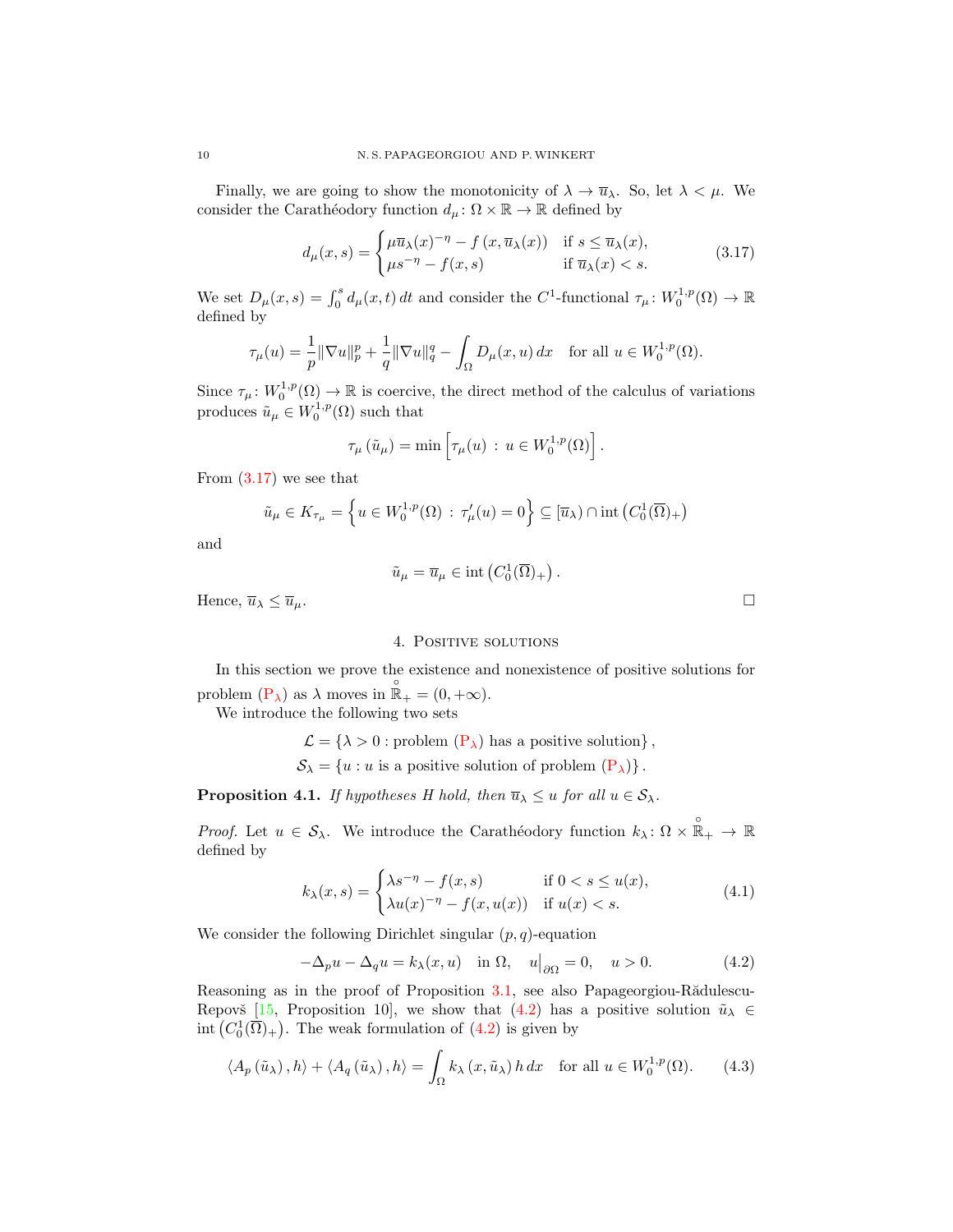Now, we choose  $h = (\tilde{u}_{\lambda} - u)^+ \in W_0^{1,p}(\Omega)$  as test function in [\(4.3\)](#page-9-2). Then, by applying [\(4.1\)](#page-9-3),  $u \ge 0$  and  $u \in \mathcal{S}_{\lambda}$ , we obtain

$$
\left\langle A_p\left(\tilde{u}_\lambda\right), \left(\tilde{u}_\lambda - u\right)^+\right\rangle + \left\langle A_q\left(\tilde{u}_\lambda\right), \left(\tilde{u}_\lambda - u\right)^+\right\rangle
$$
  
= 
$$
\int_{\Omega} \left[\lambda u^{-\eta} - f(x, u)\right] \left(\tilde{u}_\lambda - u\right)^+ dx
$$
  

$$
\leq \left[\lambda \left(u^{-u} + u^{\theta - 1}\right) - f(x, u)\right] \left(\tilde{u}_\lambda - u\right)^+ dx
$$
  
= 
$$
\left\langle A_p\left(u\right), \left(\tilde{u}_\lambda - u\right)^+\right\rangle + \left\langle A_q\left(u\right), \left(\tilde{u}_\lambda - u\right)^+\right\rangle.
$$

Therefore,  $\tilde{u}_{\lambda} \leq u$  because of the monotonicity of  $A_p$  and  $A_q$ .

Then, from [\(4.1\)](#page-9-3) and Proposition [3.1,](#page-3-2) it follows that  $\tilde{u}_{\lambda} = \overline{u}_{\lambda} \in \text{int}(C_0^1(\overline{\Omega})_+)$ and so,  $\overline{u}_{\lambda} \leq u$  for all  $u \in \mathcal{S}_{\lambda}$ .

Next we determine the regularity of the elements of the solution set  $S_{\lambda}$ .

<span id="page-10-1"></span>**Proposition 4.2.** If hypotheses H hold, then  $S_{\lambda} \subseteq \text{int}(C_0^1(\overline{\Omega})_+)$  for all  $\lambda > 0$ .

*Proof.* The result is trivially true if  $S_\lambda = \emptyset$ . So, suppose that  $S_\lambda \neq \emptyset$  and let  $u \in S_\lambda$ . From Proposition [4.1](#page-9-4) we know that  $\overline{u}_{\lambda} \leq u$  and so  $u^{-\eta} \leq \overline{u}_{\lambda}^{-\eta} \in L^1(\Omega)$ . Recall that  $\hat{v}_1 \leq \overline{u}_{\lambda}$  and  $\hat{v}_1^{-\eta} \in L^1(\Omega)$ , see the proof of Proposition [3.1.](#page-3-2) Therefore, using Theorem B.1 of Giacomoni-Saoudi [\[8\]](#page-15-22), we see that  $u \in C_0^1(\overline{\Omega})_+ \setminus \{0\}.$ 

On account of hypotheses H(i), (ii), if  $\rho = ||u||_{\infty}$ , then we can find  $\hat{\xi}_{\rho} > 0$  such that

$$
\hat{\xi}_{\rho}s^{p-1} - f(x,s) \ge 0 \quad \text{for a.a. } x \in \Omega \text{ and for all } 0 \le s \le \rho.
$$

Using this, we have

<span id="page-10-0"></span>
$$
\Delta_p u + \Delta_q u \le \hat{\xi}_{\rho} u^{p-1} \quad \text{in } \Omega.
$$

Then, by Pucci-Serrin [\[21,](#page-15-19) pp. 111 and 120], we derive  $u \in \text{int}(C_0^1(\overline{\Omega})_+)$ . Hence,  $\mathcal{S}_{\lambda} \subseteq \text{int}\left(C_0^1(\overline{\Omega})_+\right)$ .

Next, we are going to prove the nonemptiness of  $\mathcal{L}$ .

**Proposition 4.3.** If hypotheses H hold, then  $\mathcal{L} \neq \emptyset$ .

*Proof.* Let  $\overline{u}_{\lambda} \in \text{int}(C_0^1(\overline{\Omega})_+)$  be the unique positive solution of  $(Q_{\lambda})$  $(Q_{\lambda})$ , see Proposi-tion [3.1.](#page-3-2) We introduce the Carathéodory function  $e_\lambda : \Omega \times \mathbb{R} \to \mathbb{R}$  defined by

$$
e_{\lambda}(x,s) = \begin{cases} \lambda \overline{u}_{\lambda}(x)^{-\eta} - f(x, \overline{u}_{\lambda}(x)) + \lambda (s^+)^{\theta - 1} & \text{if } s \le \overline{u}_{\lambda}(x), \\ \lambda s^{-\eta} - f(x,s) + \lambda s^{\theta - 1} & \text{if } \overline{u}_{\lambda}(x) < s. \end{cases}
$$
(4.4)

We set  $E_{\lambda}(x,s) = \int_0^s e_{\lambda}(x,t) dt$  and consider the functional  $\gamma_{\lambda}: W_0^{1,p}(\Omega) \to \mathbb{R}$ defined by

$$
\gamma_{\lambda}(u) = \frac{1}{p} \|\nabla u\|_{p}^{p} + \frac{1}{q} \|\nabla u\|_{q}^{q} - \int_{\Omega} E_{\lambda}(x, u) dx \quad \text{for all } u \in W_{0}^{1, p}(\Omega).
$$

Since  $\overline{u}_{\lambda}^{-\eta} \in L^1(\Omega)$ , see the proof of Proposition [3.1,](#page-3-2) we have that  $\gamma_{\lambda} \in C^1(W_0^{1,p}(\Omega))$ , see also Proposition 3 of Papageorgiou-Smyrlis [\[17\]](#page-15-23).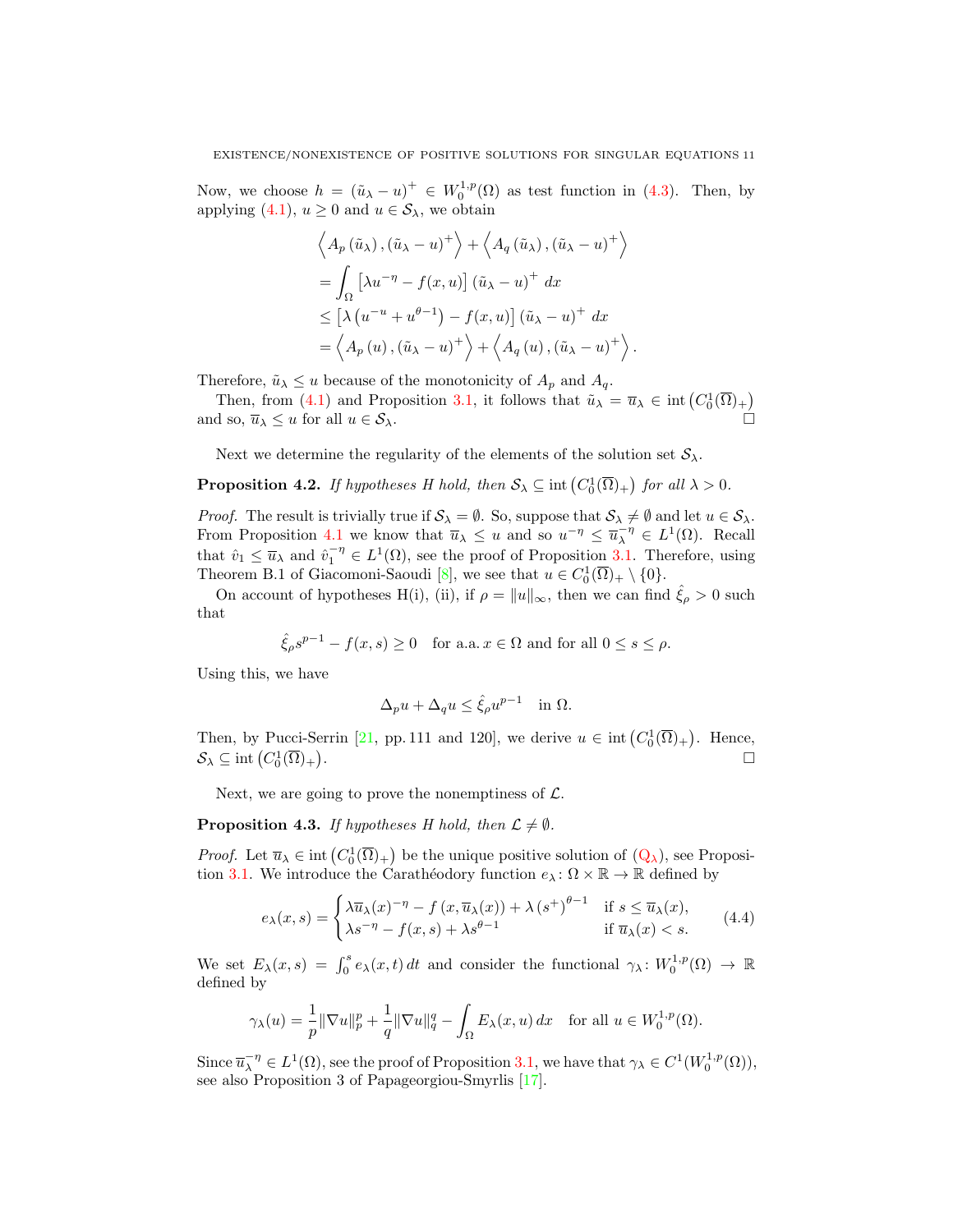From [\(4.4\)](#page-10-0) and hypothesis H(ii), we infer that  $\gamma_{\lambda}$  is coercive. Moreover, it is also sequentially weakly lower semicontinuous. Hence, there exists a global minimizer  $u^{\circ}_{\lambda} \in W_0^{1,p}(\Omega)$  of  $\gamma_{\lambda}$ , that is,

<span id="page-11-1"></span>
$$
\gamma_{\lambda}(u_{\lambda}^{\circ}) = \min \left[ \gamma_{\lambda}(u) : u \in W_0^{1,p}(\Omega) \right]. \tag{4.5}
$$

Let  $u \in \text{int}(C_0^1(\overline{\Omega})_+)$  and choose  $t \in (0,1)$  small so that  $tu \leq \overline{u}_{\lambda}$ . Recall that  $\overline{u}_{\lambda} \in \text{int}\left(C_0^1(\overline{\Omega})_+\right)$  and use Proposition 4.1.22 of Papageorgiou-Rădulescu-Repovš [\[14,](#page-15-15) p. 274].

We have

$$
\gamma_{\lambda}(tu) \leq \frac{t^p}{p} \|\nabla u\|_{p}^{p} + \frac{t^q}{q} \|\nabla u\|_{q}^{q} - t \int_{\Omega} \left[\lambda \overline{u}_{\lambda}^{-\eta} - f\left(x, \overline{u}_{\lambda}\right)\right] u \, dx. \tag{4.6}
$$

Let  $\lambda_0 = \left\| \overline{u}_{\lambda}^{\eta} f (x, \overline{u}_{\lambda}) \right\|_{\infty}$ , see hypothesis H(i), and let  $\lambda > \lambda_0$ . Then

<span id="page-11-0"></span>
$$
\int_{\Omega} \left[ \lambda \overline{u}_{\lambda}^{-\eta} - f(x, \overline{u}_{\lambda}) \right] dx = \overline{\mu} > 0.
$$

So, from [\(4.6\)](#page-11-0) we have

$$
\gamma_{\lambda}(tu) \le c_{10}t^q - \overline{\mu}t \quad \text{for some } c_{10} > 0,
$$

since  $t \in (0, 1)$  and  $q < p$ .

Since  $q > 1$ , by taking  $t \in (0, 1)$  even smaller if necessary, we see that  $\gamma_{\lambda}(tu) < 0$ . Taking [\(4.5\)](#page-11-1) into account we know that

<span id="page-11-2"></span>
$$
\gamma_{\lambda}(u_{\lambda}^{\circ}) < 0 = \gamma_{\lambda}(0) \text{ for all } \lambda > \lambda_0.
$$

Thus,  $u_{\lambda}^{\circ} \neq 0$ .

From [\(4.5\)](#page-11-1) we have  $\gamma'_{\lambda}(u_{\lambda}^{\circ}) = 0$ , that is,

$$
\langle A_p(u_\lambda^\circ), h \rangle + \langle A_q(u_\lambda^\circ), h \rangle = \int_{\Omega} e_\lambda(x, u_\lambda^\circ) h \, dx \quad \text{for all } h \in W_0^{1,p}(\Omega). \tag{4.7}
$$

We choose  $h = (\overline{u}_{\lambda} - u_{\lambda}^{\circ})^+ \in W_0^{1,p}(\Omega)$  as test function in [\(4.7\)](#page-11-2). Applying [\(4.4\)](#page-10-0) and Proposition [3.1](#page-3-2) gives

$$
\left\langle A_p(u_\lambda^{\circ}), (\overline{u}_\lambda - u_\lambda^{\circ})^+ \right\rangle + \left\langle A_q(u_\lambda^{\circ}), (\overline{u}_\lambda - u_\lambda^{\circ})^+ \right\rangle
$$
  
=  $\int_{\Omega} \left[ \lambda \overline{u}_\lambda^{-\eta} - f(x, \overline{u}_\lambda) + \lambda \left( (u_\lambda^{\circ})^+ \right)^{\theta - 1} \right] (\overline{u}_\lambda - u_\lambda^{\circ})^+ dx$   

$$
\geq \int_{\Omega} \left[ \lambda \overline{u}_\lambda^{-\eta} - f(x, \overline{u}_\lambda) \right] (\overline{u}_\lambda - u_\lambda^{\circ})^+ dx
$$
  
=  $\left\langle A_p(\overline{u}_\lambda), (\overline{u}_\lambda - u_\lambda^{\circ})^+ \right\rangle + \left\langle A_q(\overline{u}_\lambda), (\overline{u}_\lambda - u_\lambda^{\circ})^+ \right\rangle.$ 

As before, by the monotonicity of  $A_p$  and  $A_q$  we conclude that  $\overline{u}_{\lambda} \leq u_{\lambda}^{\circ}$ . Using this fact along with  $(4.4)$  and  $(4.7)$  we infer that

$$
u_{\lambda}^{\circ} \in \mathcal{S}_{\lambda} \subseteq \text{int}\left(C_0^1(\overline{\Omega})_+\right),\,
$$

see Proposition [4.2.](#page-10-1) Therefore,  $\lambda \in \mathcal{L}$  and so  $(\lambda_0, +\infty) \subseteq \mathcal{L} \neq \emptyset$ .

The next proposition establishes a structural property for  $\mathcal{L}$ , namely that  $\mathcal{L}$  is an upper half-line.

<span id="page-11-3"></span>**Proposition 4.4.** If hypotheses H hold,  $\lambda \in \mathcal{L}$  and  $\mu > \lambda$ , then  $\mu \in \mathcal{L}$ .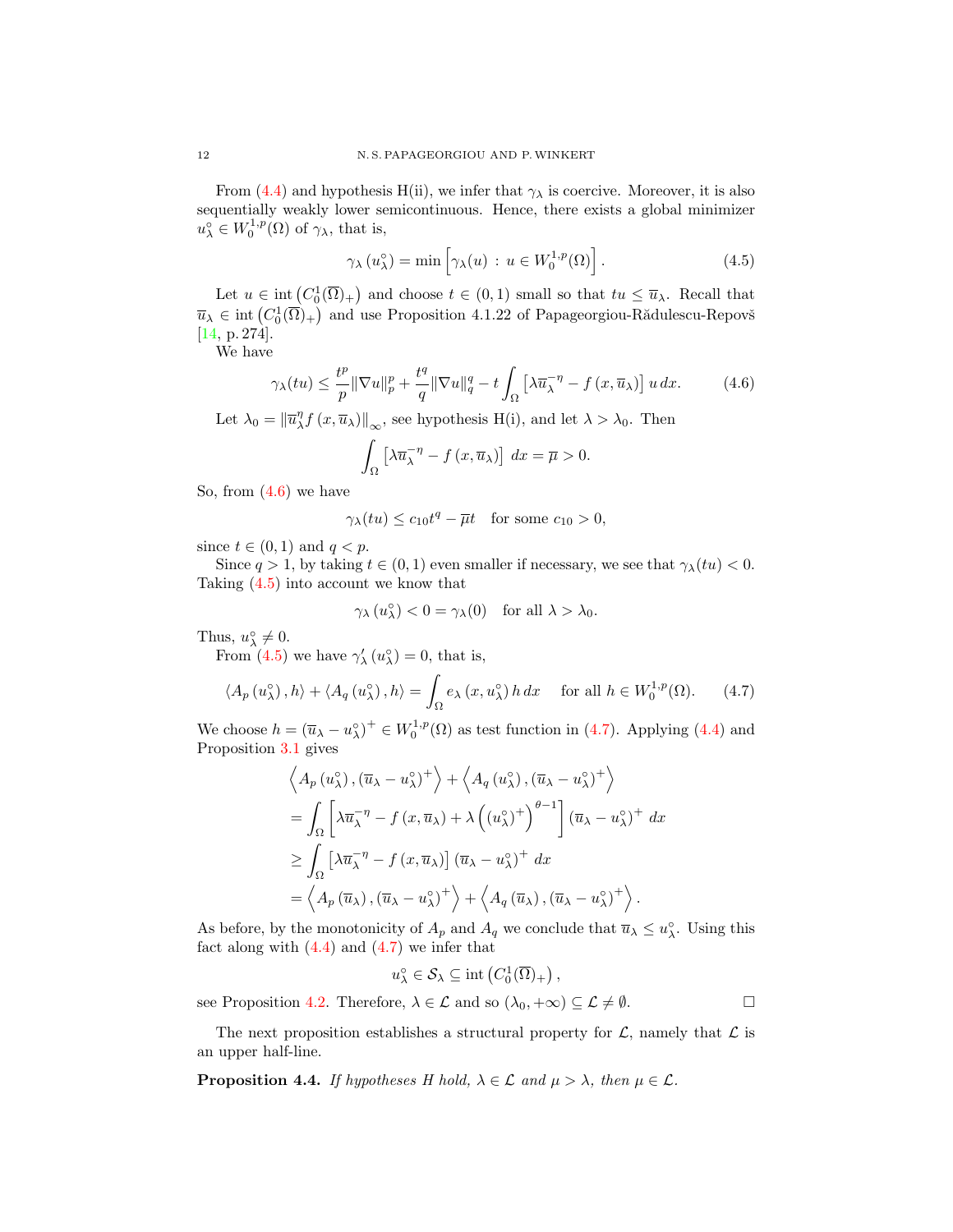*Proof.* Since  $\lambda \in \mathcal{L}$  there exists  $u_{\lambda} \in \mathcal{S}_{\lambda} \subseteq \text{int}(C_0^1(\overline{\Omega})_+)$ , see Proposition [4.2.](#page-10-1) From Proposition [4.1](#page-9-4) we have  $\overline{u}_{\lambda} \leq u_{\lambda}$ . Therefore,

<span id="page-12-2"></span><span id="page-12-0"></span>
$$
u_{\lambda}^{-\eta} \in L^{1}(\Omega). \tag{4.8}
$$

<span id="page-12-1"></span>.

We now introduce the Carathéodory function  $g_{\mu} : \Omega \times \mathbb{R} \to \mathbb{R}$  defined by

$$
g_{\mu}(x,s) = \begin{cases} \mu\left[u_{\lambda}(x)^{-\eta} + u_{\lambda}(x)^{\theta-1}\right] - f\left(x, u_{\lambda}(x)\right) & \text{if } s \le u_{\lambda}(x), \\ \mu\left[s^{-\eta} + s^{\theta-1}\right] - f\left(x, s\right) & \text{if } u_{\lambda}(x) < s. \end{cases} \tag{4.9}
$$

We set  $G_{\mu}(x,s) = \int_0^s g_{\mu}(x,t) dt$  and consider the C<sup>1</sup>-functional  $\varphi_{\mu} \colon W_0^{1,p}(\Omega) \to \mathbb{R}$ defined by

$$
\varphi_{\mu}(u) = \frac{1}{p} \|\nabla u\|_{p}^{p} + \frac{1}{q} \|\nabla u\|_{q}^{q} - \int_{\Omega} G_{\mu}(x, u) dx \text{ for all } u \in W_{0}^{1, p}(\Omega),
$$

see [\(4.8\)](#page-12-0).

From [\(4.8\)](#page-12-0) and hypothesis H(ii) we see that  $\varphi_{\mu}$  is coercive and we know it is also sequentially weakly lower semicontinuous. Hence, we can find  $u_{\mu} \in W_0^{1,p}(\Omega)$  such that

$$
\varphi_{\mu}(u_{\mu}) = \min \left[ \varphi_{\mu}(u) \, : \, u \in W_0^{1,p}(\Omega) \right].
$$

This implies that  $\varphi'_{\mu}(u_{\mu}) = 0$ , that is,

$$
\langle A_p(u_\mu), h \rangle + \langle A_q(u_\mu), h \rangle = \int_{\Omega} g_\mu(x, u_\mu) h \, dx \quad \text{for all } h \in W_0^{1, p}(\Omega). \tag{4.10}
$$

We choose  $h = (u_{\lambda} - u_{\mu})^+ \in W_0^{1,p}(\Omega)$  as test function in [\(4.10\)](#page-12-1). Applying [\(4.9\)](#page-12-2),  $\lambda < \mu$  and  $u_{\lambda} \in \mathcal{S}_{\lambda}$ , we obtain

$$
\left\langle A_p(u_\mu), (u_\lambda - u_\mu)^+ \right\rangle + \left\langle A_q(u_\mu), (u_\lambda - u_\mu)^+ \right\rangle
$$
  
=  $\int_{\Omega} \left[ \mu (u_\lambda^{-\eta} + u_\lambda^{\theta-1}) - f(x, u_\lambda) \right] (u_\lambda - u_\mu)^+ dx$   
 $\ge \int_{\Omega} \left[ \lambda (u_\lambda^{-\eta} + u_\lambda^{\theta-1}) - f(x, u_\lambda) \right] (u_\lambda - u_\mu)^+ dx$   
=  $\left\langle A_p(u_\lambda), (u_\lambda - u_\mu)^+ \right\rangle + \left\langle A_q(u_\lambda), (u_\lambda - u_\mu)^+ \right\rangle$ 

Again, from the monotonicity of  $A_p$  and  $A_q$ , we deduce that  $u_\lambda \leq u_\mu$ . This along with [\(4.9\)](#page-12-2) as well as [\(4.10\)](#page-12-1) implies that  $u_{\mu} \in \mathcal{S}_{\mu} \subseteq \text{int}(C_0^1(\overline{\Omega})_+)$ . Hence,  $\mu \in \mathcal{L}$ .  $\Box$ 

So, according to Proposition [4.4,](#page-11-3)  $\mathcal L$  is an upper half-line. Moreover, a byproduct of the proof of Proposition [4.4](#page-11-3) is the following corollary.

<span id="page-12-3"></span>**Corollary 4.5.** If hypotheses H hold,  $\lambda \in \mathcal{L}$ ,  $u_{\lambda} \in \mathcal{S}_{\lambda}$  and  $\mu > \lambda$ , then  $\mu \in \mathcal{L}$  and there exists  $u_{\mu} \in S_{\mu}$  such that  $u_{\lambda} \leq u_{\mu}$ .

If we strengthen a little the conditions on  $f(x, \cdot)$ , we can improve the assertion of this corollary.

H':  $f: \Omega \times \mathbb{R} \to \mathbb{R}$  is a Carathéodory function such that  $f(x, 0) = 0$  for a. a.  $x \in$  $\Omega$ ,  $f(x, \cdot)$  is nondecreasing, hypotheses H'(i), (ii), (iii) are the same as the corresponding hypotheses  $H(i)$ , (ii), (iii) and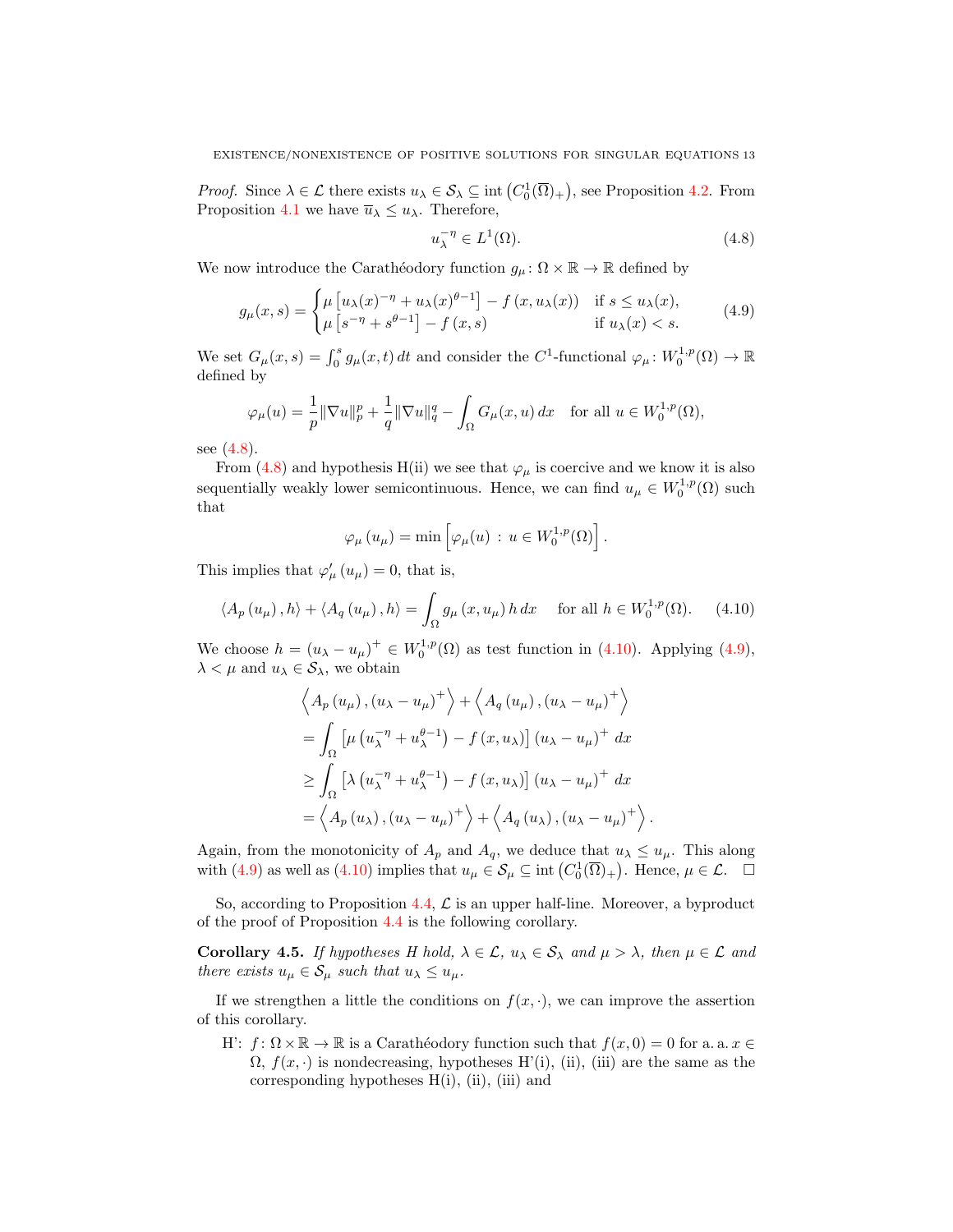(iv) for every  $\rho > 0$  there exists  $\hat{\xi}_{\rho} > 0$  such that the function

$$
s \to \hat{\xi}_{\varrho} s^{p-1} - f(x, s)
$$

is nondecreasing on [0,  $\rho$ ] for a. a.  $x \in \Omega$ .

Remark 4.6. The examples in Section [2](#page-1-0) satisfy this extra condition.

**Proposition 4.7.** If hypotheses H' hold,  $\lambda \in \mathcal{L}$ ,  $u_{\lambda} \in \mathcal{S}_{\lambda}$  and  $\mu > \lambda$ , then  $\mu \in \mathcal{L}$ and there exists  $u_{\mu} \in \mathcal{S}_{\mu}$  such that  $u_{\mu} - u_{\lambda} \in \text{int}(C_0^1(\overline{\Omega})_+)$ .

*Proof.* From Corollary [4.5](#page-12-3) we already know that  $\mu \in \mathcal{L}$  and we can find  $u_{\mu} \in \mathcal{S}_{\mu} \subseteq$  $\mathrm{int}\left( C_0^1(\overline{\Omega})_+\right)$  such that

<span id="page-13-1"></span><span id="page-13-0"></span>
$$
u_{\lambda} \le u_{\mu}.\tag{4.11}
$$

Let  $\varrho = ||u_{\mu}||_{\infty}$  and let  $\hat{\xi}_{\varrho} > 0$  be as postulated by hypothesis H'(iv). Since  $\lambda < \mu$ ,  $u_{\lambda} \in \mathcal{S}_{\lambda}$  and due to  $(4.11)$  as well as hypothesis H'(iv) we obtain

$$
-\Delta_p u_\lambda - \Delta_q u_\lambda + \hat{\xi}_\rho u_\lambda^{p-1} - \mu u_\lambda^{-\eta}
$$
  
\n
$$
\leq -\Delta_p u_\lambda - \Delta_q u_\lambda + \hat{\xi}_\rho u_\lambda^{p-1} - \lambda u_\lambda^{-\eta}
$$
  
\n
$$
= \lambda u_\lambda^{\theta - 1} + \hat{\xi}_\rho u_\lambda^{p-1} - f(x, u_\lambda)
$$
  
\n
$$
\leq \mu u_\mu^{\theta - 1} + \hat{\xi}_\rho u_\mu^{p-1} - f(x, u_\mu)
$$
  
\n
$$
= -\Delta_p u_\mu - \Delta_q u_\mu + \hat{\xi}_\rho u_\mu^{p-1} - \mu u_\mu^{-\eta}.
$$
\n(4.12)

Note that since  $u_{\lambda}$  int  $(C_0^1(\overline{\Omega})_+)$  we have

<span id="page-13-2"></span>
$$
0 \prec [\mu - \lambda] u_{\lambda}^{\theta - 1}.
$$

So, from  $(4.12)$  and Proposition 7 of Papageorgiou-R $\ddot{a}$ dulescu-Repovš [\[15\]](#page-15-9), we conclude that  $u_{\mu} - u_{\lambda} \in \text{int} (C_0^1(\overline{\Omega})_+)$ . В последните последните последните последните последните последните последните последните последните последн<br>В последните последните последните последните последните последните последните последните последните последнит

Let  $\lambda_* = \inf \mathcal{L}$ .

### **Proposition 4.8.** If hypotheses H' hold, then  $\lambda_* > 0$ .

*Proof.* On account of hypotheses H'(ii), (iii) we can find  $\lambda > 0$  such that

$$
\hat{\lambda}s^{\theta-1} - f(x,s) \le 0 \quad \text{for a.a. } x \in \Omega \text{ and for all } s \ge 0. \tag{4.13}
$$

Consider  $\lambda \in (0, \hat{\lambda})$  and suppose that  $\lambda \in \mathcal{L}$ . Then we can find  $u_{\lambda} \in \mathcal{S}_{\lambda} \subseteq$  $\text{int}\left(C_0^1(\overline{\Omega})_+\right)$ . We set  $\varrho_\lambda = \max_{\overline{\Omega}} u_\lambda$ . Then, for  $\delta \in (0, \varrho_\lambda)$  small enough, we set  $\varrho_{\lambda}^{\delta} = \varrho_{\lambda} - \delta > 0$ . For  $\hat{\xi}_{\lambda} = \hat{\xi}_{\varrho_{\lambda}} > 0$  as postulated by hypothesis H'(iv) along with [\(4.13\)](#page-13-2),  $\hat{\lambda} > \lambda$ ,  $u_{\lambda} \in S_{\lambda}$  and  $\delta > 0$  small enough, we obtain

$$
-\Delta_p \varrho_{\lambda}^{\delta} - \Delta_q \varrho_{\lambda}^{\delta} + \hat{\xi}_{\lambda} (\varrho_{\lambda}^{\delta})^{p-1} - \lambda (\varrho_{\lambda}^{\delta})^{-\eta}
$$
  
\n
$$
\geq \hat{\xi}_{\lambda} \varrho_{\lambda}^{p-1} - \chi(\delta) \quad \text{with } \chi(\delta) \to 0^{+} \text{ as } \delta \to 0^{+}
$$
  
\n
$$
\geq \hat{\lambda} \varrho_{\lambda}^{\theta-1} - f (x, \varrho_{\lambda}) + \hat{\xi}_{\lambda} \varrho_{\lambda}^{p-1} - \chi(\delta)
$$
  
\n
$$
= \lambda \varrho_{\lambda}^{\theta-1} - f (x, \varrho_{\lambda}) + \hat{\xi}_{\lambda} \varrho_{\lambda}^{p-1} + \left[ \hat{\lambda} - \lambda \right] \varrho_{\lambda}^{\theta-1} - \chi(\delta)
$$
  
\n
$$
\geq \lambda \varrho_{\lambda}^{\theta-1} - f (x, \varrho_{\lambda}) + \hat{\xi}_{\lambda} \varrho_{\lambda}^{p-1}
$$
  
\n
$$
\geq \lambda u_{\lambda}^{\theta-1} - f (x, u_{\lambda}) + \hat{\xi}_{\lambda} u_{\lambda}^{p-1}
$$
  
\n
$$
= -\Delta_p u_{\lambda} - \Delta_q u_{\lambda} + \hat{\xi}_{\lambda} u_{\lambda}^{p-1} - \lambda u_{\lambda}^{-\eta}.
$$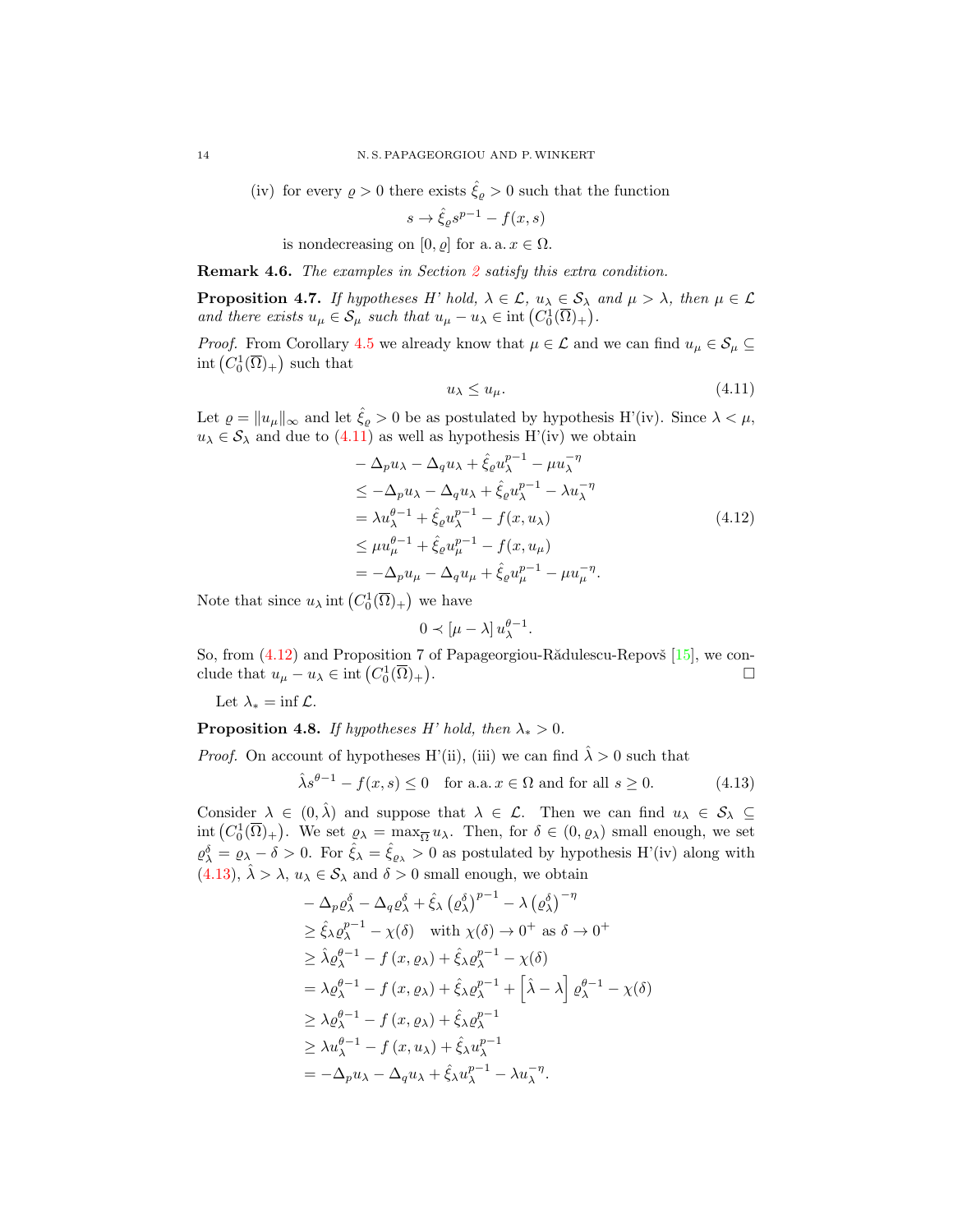Invoking Proposition 6 of Papageorgiou-R $\ddot{\text{add}}$ ulescu-Repov $\ddot{\text{s}}$  [\[15\]](#page-15-9), we have that

$$
\varrho_{\lambda}^{\delta} > u_{\lambda}(x)
$$
 for all  $x \in \overline{\Omega}$  and for all small  $\delta \in (0, \varrho_{\lambda}),$ 

a contradiction to the definition of  $\varrho_\lambda.$  Therefore

$$
0<\hat{\lambda}\leq\lambda_*=\inf\mathcal{L}.
$$

<span id="page-14-2"></span><span id="page-14-1"></span><span id="page-14-0"></span> $\Box$ 

Next, we show that  $\lambda_*$  is admissible, that is,  $\lambda_* > 0$ .

**Proposition 4.9.** If hypotheses H' hold, then  $\lambda_* \in \mathcal{L}$ .

*Proof.* Let  $\{\lambda_n\}_{n\in\mathbb{N}}\subseteq\mathcal{L}$  be such that  $\lambda_n\setminus\lambda_*$ . For every  $n\in\mathbb{N}$ , let  $u_n\in\mathcal{S}_{\lambda_n}\subseteq\mathcal{C}$  $\text{int}\left(C_0^1(\overline{\Omega})_+\right)$ . From Proposition [3.1](#page-3-2) we know that

$$
\overline{u}_{\lambda_*} \le u_n \quad \text{for all } n \in \mathbb{N}.\tag{4.14}
$$

Moreover we have

$$
\langle A_p(u_n), h \rangle + \langle A_q(u_n), h \rangle = \int_{\Omega} \left[ \lambda_n \left( u_n^{-\eta} + u_n^{\theta - 1} \right) - f(x, u_n) \right] h \, dx \tag{4.15}
$$

for all  $h \in W_0^{1,p}(\Omega)$  and for all  $n \in \mathbb{N}$ .

On account of hypotheses H'(i), (ii), (iii) there exists  $c_{11} > 0$  such that

<span id="page-14-3"></span>
$$
\lambda_n s^{\theta - 1} - f(x, s) \le c_{11} \tag{4.16}
$$

for a. a.  $x \in \Omega$ , for all  $s \geq 0$  and for all  $n \in \mathbb{N}$ .

Choosing  $h = u_n \in W_0^{1,p}(\Omega)$  in [\(4.15\)](#page-14-0) and using [\(4.14\)](#page-14-1) and [\(4.16\)](#page-14-2), results in

 $||u_n||^p \le c_{12} ||u_n||$  for some  $c_{12} > 0$  and for all  $n \in \mathbb{N}$ .

Therefore,  $\{u_n\}_{n\in\mathbb{N}} \subseteq W_0^{1,p}(\Omega)$  is bounded.

So, we may assume that

$$
u_n \stackrel{w}{\rightarrow} u_*
$$
 in  $W_0^{1,p}(\Omega)$  and  $u_n \rightarrow u_*$  in  $L^r(\Omega)$ . (4.17)

Taking  $h = u_n - u_* \in W_0^{1,p}(\Omega)$  as test function in [\(4.15\)](#page-14-0), passing to the limit as  $n \to \infty$  and using [\(4.17\)](#page-14-3) yields

$$
\limsup_{n \to \infty} \langle A_p(u_n), u_n - u_* \rangle \leq 0,
$$

see the proof of Proposition [3.1.](#page-3-2) Then, from Proposition [2.1](#page-2-1) we conclude that

$$
u_n \to u_* \quad \text{in } W_0^{1,p}(\Omega). \tag{4.18}
$$

Now we can apply  $(4.18)$  along with  $(4.14)$  as well as  $(4.15)$ , as in the proof of Proposition [3.1,](#page-3-2) in the limit as  $n \to \infty$ , we obtain

<span id="page-14-4"></span>
$$
\overline{u}_{\lambda_*}\leq u_*
$$

and

$$
\langle A_p(u_*) , h \rangle + \langle A_q(u_*) , h \rangle = \int_{\Omega} \left[ \lambda_* \left( u_*^{-\eta} + u_*^{\theta-1} \right) f(x, u_*) \right] h \, dx
$$

for all  $h \in W_0^{1,p}(\Omega)$ . Finally, we reach  $u_* \in \mathcal{S}_{\lambda_*} \subseteq \text{int}(C_0^1(\overline{\Omega})_+)$  and so  $\lambda_* \in \mathcal{L}$ .  $\Box$ 

So, we have  $\mathcal{L} = [\lambda_*, +\infty)$  and we can state the following theorem for the positive solutions of problem  $(P_\lambda)$  $(P_\lambda)$ .

**Theorem 4.10.** If hypotheses H' hold, then there exists  $\lambda_* > 0$  such that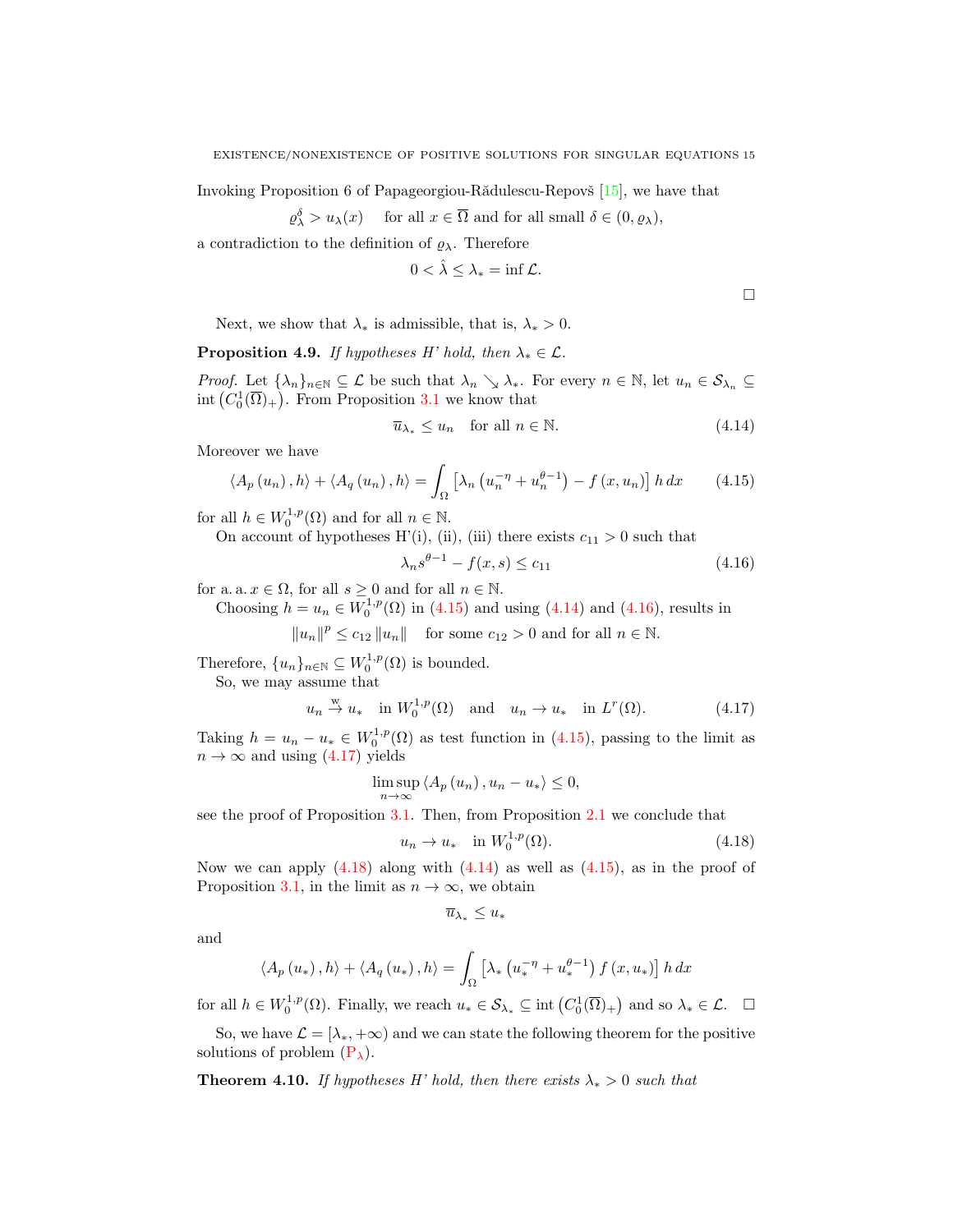(1) for every  $\lambda \geq \lambda_*$ , problem  $(P_{\lambda})$  $(P_{\lambda})$  has a positive solution  $u_{\lambda} \in \text{int}(C_0^1(\overline{\Omega})_+)$ ;

(2) for every  $\lambda \in (0, \lambda_*)$ , problem  $(P_{\lambda})$  $(P_{\lambda})$  has no positive solutions.

#### **REFERENCES**

- <span id="page-15-0"></span>[1] G. A. Afrouzi, K. J. Brown, On a diffusive logistic equation, J. Math. Anal. Appl. 225 (1998), no. 1, 326–339.
- <span id="page-15-4"></span>[2] T. Cardinali, N. S. Papageorgiou, P. Rubbioni Bifurcation phenomena for nonlinear superdiffusive Neumann equations of logistic type, Ann. Mat. Pura Appl. (4) 193 (2014), no. 1, 1–21.
- <span id="page-15-3"></span>[3] L. Gasiński, D. O'Regan, N. S. Papageorgiou, A variational approach to nonlinear logistic equations, Commun. Contemp. Math. 17 (2015), no. 3, 1450021, 37 pp.
- <span id="page-15-16"></span>L. Gasiński, N. S. Papageorgiou, "Exercises in Analysis. Part 1", Springer, Cham, 2014.
- <span id="page-15-12"></span>[5] L. Gasiński, N. S. Papageorgiou, "Exercises in Analysis. Part 2: Nonlinear Analysis". Springer, Cham, 2016.
- <span id="page-15-14"></span>[6] L. Gasiński, N. S. Papageorgiou, "Nonlinear Analysis", Chapman & Hall/CRC, Boca Raton, FL, 2006.
- <span id="page-15-5"></span>[7] L. Gasiński, N. S. Papageorgiou, Positive solutions for the Neumann p-Laplacian with superdiffusive reaction, Bull. Malays. Math. Sci. Soc. 40 (2017), no. 4, 1711–1731.
- <span id="page-15-22"></span>[8] J. Giacomoni, K. Saoudi,  $W_0^{1,p}$  versus  $C^1$  local minimizers for a singular and critical functional, J. Math. Anal. Appl. 363 (2010), no. 2, 697-710.
- <span id="page-15-20"></span>[9] D. Gilbarg, N. S. Trudinger, "Elliptic Partial Differential Equations of Second Order", Springer-Verlag, Berlin 1998, second edition.
- <span id="page-15-17"></span>[10] O. A. Ladyzhenskaya, N. N. Ural'tseva, "Linear and Quasilinear Elliptic Equations", Academic Press, New York, 1968.
- <span id="page-15-18"></span>[11] G. M. Lieberman, The natural generalization of the natural conditions of Ladyzhenskaya and Ural' tseva for elliptic equations, Comm. Partial Differential Equations  $16$  (1991), no. 2-3, 311–361.
- <span id="page-15-10"></span>[12] S. A. Marano, S. J. N. Mosconi, Some recent results on the Dirichlet problem for (p, q)-Laplace equations, Discrete Contin. Dyn. Syst. Ser. S 11 (2018), no. 2, 279–291.
- <span id="page-15-21"></span>[13] G. Marino, P. Winkert,  $L^{\infty}$ -bounds for general singular elliptic equations with convection term, Appl. Math. Lett. 107 (2020), 106410.
- <span id="page-15-15"></span>[14] N. S. Papageorgiou, V. D. Rădulescu, D. D. Repovš, "Nonlinear Analysis – Theory and Methods", Springer, Cham, 2019.
- <span id="page-15-9"></span>[15] N. S. Papageorgiou, V. D. Rădulescu, D. D. Repovš, Nonlinear nonhomogeneous singular problems, Calc. Var. Partial Differential Equations 59 (2020), no. 1, Paper No. 9.
- <span id="page-15-6"></span>[16] N. S. Papageorgiou, V. D. Rădulescu, D. D. Repovš, Positive solutions for superdiffusive mixed problems, Appl. Math. Lett. 77 (2018), 87–93.
- <span id="page-15-23"></span>[17] N. S. Papageorgiou, G. Smyrlis, A bifurcation-type theorem for singular nonlinear elliptic equations, Methods Appl. Anal. 22 (2015), no. 2, 147–170.
- <span id="page-15-13"></span>[18] N. S. Papageorgiou, P. Winkert, "Applied Nonlinear Functional Analysis. An Introduction", De Gruyter, Berlin, 2018.
- <span id="page-15-7"></span>[19] N. S. Papageorgiou, P. Winkert, On a parametric nonlinear Dirichlet problem with subdiffusive and equidiffusive reaction, Adv. Nonlinear Stud. 14 (2014), no. 3, 565-591.
- <span id="page-15-8"></span>[20] N. S. Papageorgiou, P. Winkert, Singular p-Laplacian equations with superlinear perturbation, J. Differential Equations 266 (2019), no. 2-3, 1462–1487.
- <span id="page-15-19"></span>[21] P. Pucci, J. Serrin, "The Maximum Principle", Birkhäuser Verlag, Basel, 2007.
- <span id="page-15-11"></span>[22] V. D. Rădulescu, *Isotropic and anistropic double-phase problems: old and new*, Opuscula Math. 39 (2019), no. 2, 259–279.
- <span id="page-15-2"></span>[23] S. Takeuchi, Multiplicity result for a degenerate elliptic equation with logistic reaction, J. Differential Equations 173 (2001), no. 1, 138–144.
- <span id="page-15-1"></span>[24] S. Takeuchi, Positive solutions of a degenerate elliptic equation with logistic reaction, Proc. Amer. Math. Soc. 129 (2001), no. 2, 433–441.